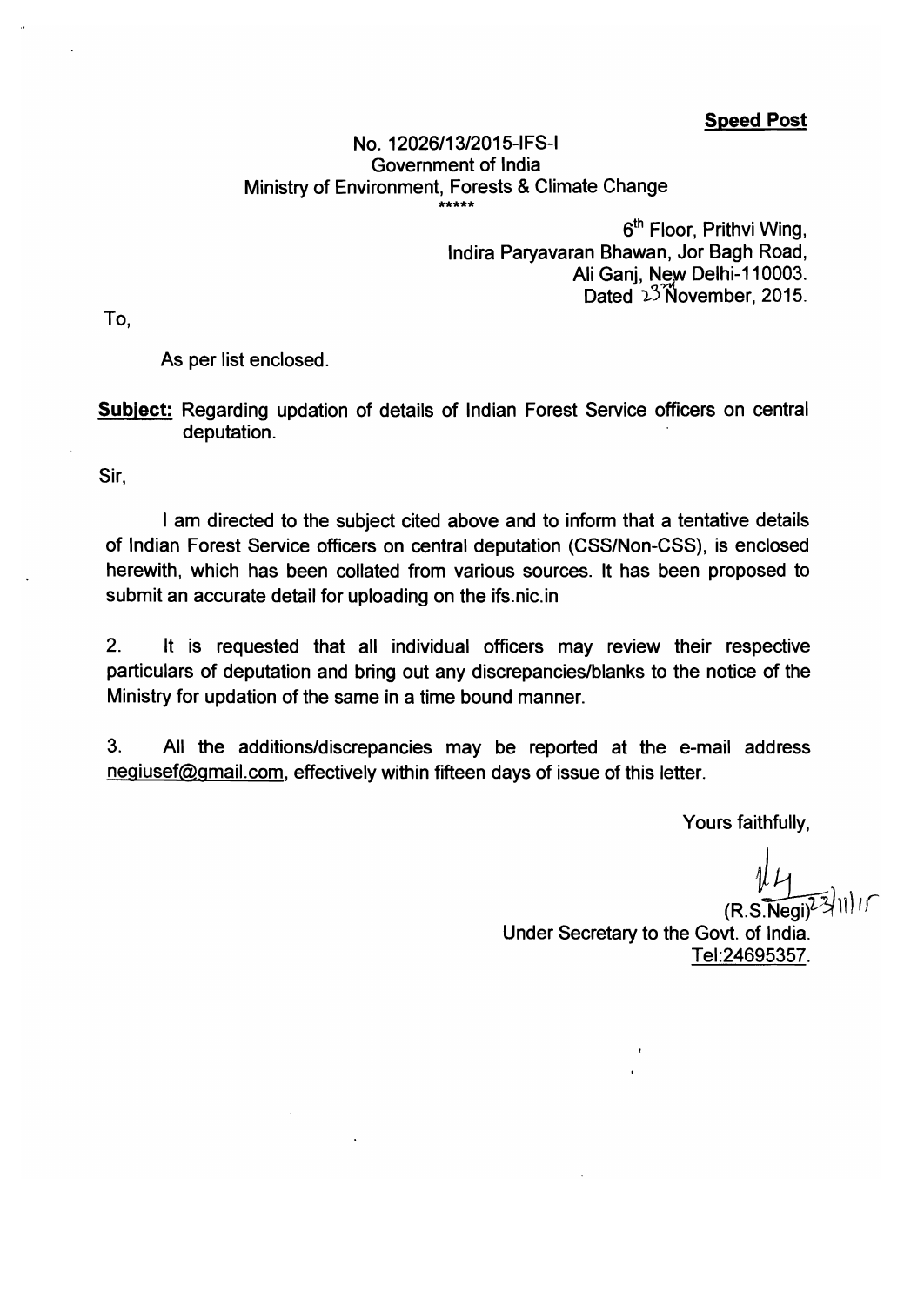# **LIST OF IFS OFFICERS IN MoEF&CC UNDER CSS/NON-CSS**

| SI.<br>No.     | <b>Name of Officers</b><br>Dr./Shri/Smt/Ms | Post Held In<br>Ministry/<br>Organisation               | Hqrs.              | Date of<br><b>Appointment</b> | Date of<br><b>Completion of</b><br><b>Tenure</b>  |
|----------------|--------------------------------------------|---------------------------------------------------------|--------------------|-------------------------------|---------------------------------------------------|
| $\mathbf{1}$   | Dr. S.S. Negi, IFS (HP:80)                 | DGF&SS                                                  | <b>NEW DELHI</b>   | 01.08.2015                    | 31.03.2017 (Till<br>superannuation)               |
| $\overline{2}$ | Vinod Kumar, IFS (OR:78)                   | <b>Director</b>                                         | Dehradun           | 01.10.2014                    | 30.04.2016 (Till<br>superannuation)               |
| 3              | Shri Vinod Ranjan, IFS<br>(JK:78)          | ADGF(WL)                                                | <b>NEW DELHI</b>   | 25.11.2014                    | 31.08.2016 (Till<br>superannuation)               |
| $\overline{4}$ | B.S. Bonal (AM:80)                         | ADGF(PT)<br><b>MEMBER</b><br><b>SECRETARY</b><br>(NTCA) | &NEW DELHI         | 01.02.2015                    | 31.12.2016                                        |
| 5              | Dr. Tajinder Singh, IFS<br>(HP:1984)       | <b>APCCF</b>                                            | <b>BHUBANESWAR</b> | 11.02.2014                    | 10.02.2019                                        |
| 6              | Shri LAKHVINDER SINGH<br>(KL:80)           | <b>APCCF</b>                                            | <b>BHOPAL</b>      | 01.04.2012                    | 31.12.2016<br>(DOR)                               |
| $\overline{7}$ | Shri D.P. Sinha (HP:1981)                  | <b>APCCF</b>                                            | <b>LUCKNOW</b>     | 03.02.2014                    | 31.12.2016<br>(Date of<br>superannuation)         |
| 8              | Shri Amarnatha Shetty<br>(KR:83):          | <b>APCCF</b>                                            | <b>BANGALORE</b>   | 01.04.2014                    | 30.06.2016<br>(DOR)                               |
| 9              | Shri ANIL KUMAR (MT:80)                    | <b>APCCF</b>                                            | <b>SHILLONG</b>    | 03/12/2012                    | 30.06.2017<br>(Date of<br>superannuation)         |
| 10             | Shri Harsh Mitter (HP:82)                  | <b>APCCF</b>                                            | <b>CHANDIGARH</b>  | 16.10.2014                    | 31.01.2017<br>(Date of<br>superannuation)         |
| 11             | Shri M.R.G. Reddy<br>(AGMUT:85)            | <b>APCCF</b>                                            | Chennai            | 01/07/2015                    | 29/09/2018                                        |
| 12             | Shri Ajay Kumar (HP:84)                    | <b>APCCF</b>                                            | Dehradun           | 09.10.2014                    | 08.10.2019                                        |
| 13             | Shri Kanwarjit Singh<br>(AP:85)            | <b>APCCF</b>                                            | Nagpur             | 23.02.2015                    | 30.11.2019<br>(Date of<br>superannuation)         |
| 14             | Shri A.N. Sharan (BH:85)                   | <b>APCCF</b>                                            | Ranchi             | 03.11.2014                    | 02.11.2019                                        |
| 15             | Dr. Anmol Kumar, IFS,<br>(MH:1982)         | DG, FSI                                                 | <b>DEHRADUN</b>    | 03.02.2014                    | 31.03.2016<br>(date of<br>superannuation)         |
| 16             | ANOOP BADHWA (MH:84)                       | IGF, NAEB                                               | <b>NEW DELHI</b>   | 02/12/2011                    | 01/12/2016                                        |
| 17             | Shri R. K. Srivastava, IFS<br>(MT:1985)    | <b>IGF</b>                                              | New Delhi          | 30.09.2014                    | 31.12.2017 (i.e<br>the date of<br>superannuation) |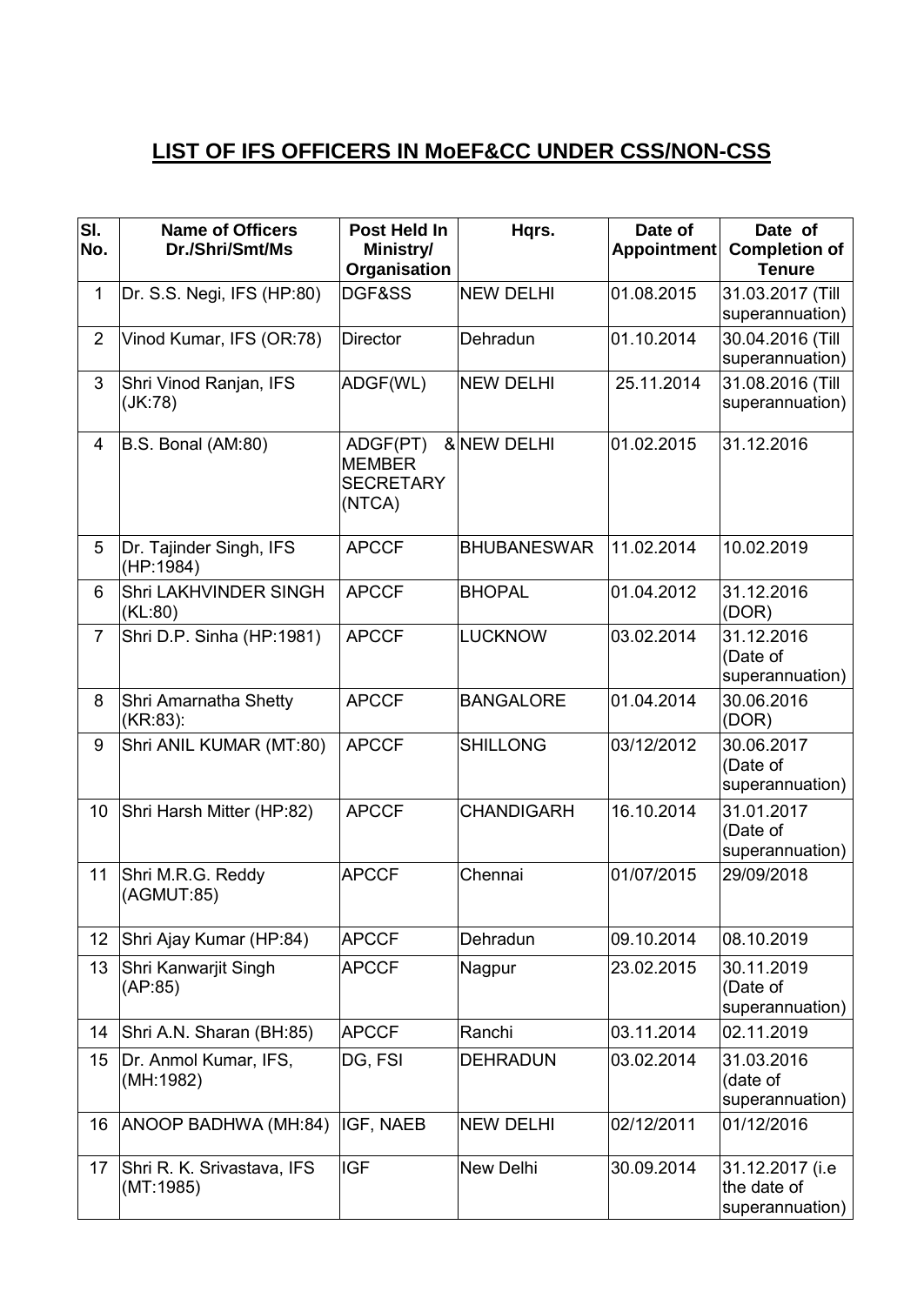| SI.<br>No. | <b>Name of Officers</b><br>Dr./Shri/Smt/Ms        | Post Held In<br>Ministry/<br>Organisation  | Hqrs.              | Date of<br><b>Appointment</b> | Date of<br><b>Completion of</b><br><b>Tenure</b> |
|------------|---------------------------------------------------|--------------------------------------------|--------------------|-------------------------------|--------------------------------------------------|
| 18         | S.K. KHANDURI (KL:84)                             | IGF, FC                                    | <b>NEW DELHI</b>   | 05/12/2011                    | 04/12/2016                                       |
| 19         | REKHA PAI (UTT:83)                                | IGF, EAP                                   | <b>NEW DELHI</b>   | 18/10/2012                    | 17.10.2017                                       |
| 20         | M. S. NEGI (AGMUT:84)                             | IGF, FC                                    | <b>NEW DELHI</b>   | 21/12/2012                    | 20.12.2017                                       |
| 21         | H.S. NEGI (MP:88)                                 | <b>IGF</b>                                 | <b>NTCA/DELHI</b>  | 16/06/2011                    | 15/06/2016                                       |
| 22         | Shri Debabrata Swain<br>(OR:1984)                 | IG                                         | NTCA, Nagpur       | 20.10.2014                    | 28.02.2019                                       |
| 23         | Shri P.S. Somashekar<br>(RJ:1986)                 | IG                                         | NTCA, Bangalore    | 15.10.2014                    | 30.06.2018                                       |
| 24         | Shri D.P. Bankhwal<br>(AM:1985)                   | IG                                         | NTCA, Guwahati     | 16.10.2012                    | 15.12.2017                                       |
| 25         | <b>ALOK SAXENA</b><br>(AGMUT:83)                  | <b>DIRECTOR</b>                            | Dehradun           | 13/12/2011                    | 12/12/2016                                       |
| 26         | Dr. Mohit Gera                                    | <b>PROFESSOR</b>                           | Dehradun           | 04/01/2012                    | 03/01/2017                                       |
| 27         | Sh. Ganga Singh, (KL:1988) PROFESSOR              |                                            | Dehradun           | 09.10.2015                    | 08.10.2020                                       |
| 28         | Shri Ashutosh, IFS (BH:88)                        | <b>REGIONAL</b><br>DIRECTOR,<br><b>FSI</b> | <b>Bangalore</b>   | 05.11.2014                    | 04.11.2019                                       |
| 29         | Shri B.D. Suyal, IFS<br>(HP:1986)                 | <b>REGIONAL</b><br>DIRECTOR,<br><b>FSI</b> | <b>SHIMLA</b>      | 06.02.2015.                   | 31.12.2019                                       |
| 30         | Shri Vijay Kumar N.<br>Ambade, IFS (MP:1988)      | <b>REGIONAL</b><br>DIRECTOR,<br><b>FSI</b> | <b>NAGPUR</b>      | 14/12/2009                    | 13.12.2016                                       |
| 31         | Ms. Shomita Biswas, IFS<br>(MH:88)                | <b>CEO</b><br><b>EQUIVALENT)</b>           | (IGF DELHI         | 04.08.2015                    | 03.08.2020                                       |
| 32         | Shri Sunesh Buxy,<br>(AGMUT:98)                   | <b>DIGF</b>                                | RT/DELHI           | 15.10.2015                    | 14.10.2020                                       |
| 33         | S.P. Vashishth, (AM:94)                           | <b>DIGF</b>                                | DIG, WL/DELHI      | 05.02.2015                    | 05.07.2018.                                      |
| 34         | <b>SUBHASH CHANDRA</b><br>(AGMUT:88)              | <b>DIGF</b>                                | <b>FPD/DELHI</b>   | 17.03.2011                    | 16.03.2016                                       |
| 35         | M. L. SRIVASTAV, (SK:89)                          | <b>DIGF</b>                                | Delhi              | 24/05/2010                    | 26/05/2015                                       |
|            |                                                   |                                            |                    |                               | 16.04.2016                                       |
| 36         | Vipin Kumar Bansal,<br>(AM:1997)<br>(yet to join) | <b>DIGF</b>                                | <b>NAEB/ DELHI</b> |                               |                                                  |
| 37         | Anjan Kumar Mohanty,<br>(SK:92)                   | <b>DIGF</b>                                | <b>SU/DELHI</b>    |                               |                                                  |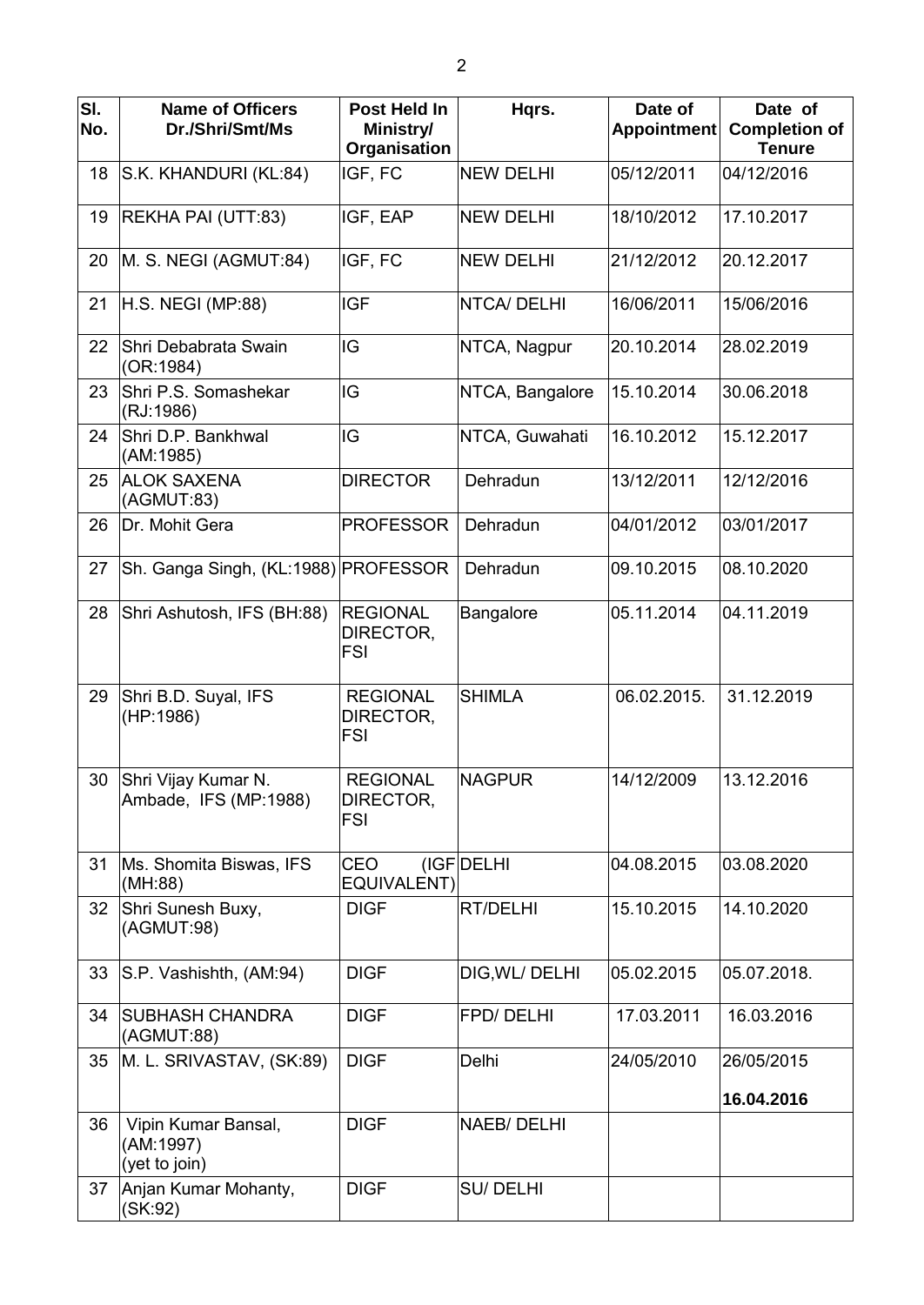| SI.<br>No. | <b>Name of Officers</b><br>Dr./Shri/Smt/Ms                                                             | Post Held In<br>Ministry/<br>Organisation            | Hqrs.                                                                                             | Date of<br>Appointment | Date of<br><b>Completion of</b><br><b>Tenure</b> |
|------------|--------------------------------------------------------------------------------------------------------|------------------------------------------------------|---------------------------------------------------------------------------------------------------|------------------------|--------------------------------------------------|
|            | (yet to join)                                                                                          |                                                      |                                                                                                   |                        |                                                  |
|            | Shri Prem Kumar Jha,<br>(OR:93)                                                                        | <b>DIG</b>                                           | DEPTT. OF LAND 21.01.2009<br>RESOURCES,<br><b>NEW DELHI</b>                                       |                        | 20.01.2016                                       |
| 38         | AMITABH AGNIHOTRI,<br>(MP:88)                                                                          | <b>DIRECTOR</b><br>(EQ.<br><b>DIGF</b><br>LEVEL) NZP | <b>NEW DELHI</b>                                                                                  | 14/06/2010             | 13/06/2017                                       |
| 39         | AMIT MISHRA, (PB:96)<br>Shri Anand Krishna<br>(AGMUT:94)<br>(yet to join due to pending<br>court case) | CF(C)                                                | <b>LUCKNOW</b>                                                                                    | 01.032013              | 28.02.2017                                       |
| 40         | Brijendra Swaroop, (SK:96)                                                                             | CF(C)                                                | Lucknow                                                                                           | 05.08.2014             | 04.08.2019                                       |
| 41         | S. M. SOMSEKHAR<br>(HR:83)                                                                             | CCF(C)                                               | <b>BANGALORE</b>                                                                                  | 12/12/2011             | 11/12/2016                                       |
| 42         | Dr. Avinash M. Kanfade<br>(Tripura: 1992)                                                              | CF(C)                                                | <b>BANGALORE</b>                                                                                  | 03.01.2013             | 02.01.2020                                       |
| 43         | Dr.B.N.Mohanty, IFS,<br>(MT:86)                                                                        | <b>Director</b>                                      | <b>BABGALORE</b><br>Indian<br>Plywood<br>Industries<br>&<br>Research<br><b>Training Institute</b> | 20.10.2014             | For 5 years                                      |
| 44         | <b>B. S. KHARMPLANG</b><br>(AM:87)                                                                     | CCF(C)                                               | <b>SHILLONG</b>                                                                                   | 11/10/2010             | 10/10/2017                                       |
| 45         | R.L. SANGA, (HP:93)                                                                                    | CF(C)                                                | <b>SHILLONG</b>                                                                                   | 11.03.2013             | 10.03.2018                                       |
| 46         | <b>ISUMAN MAHAPATRA</b><br>(AM:95)                                                                     | CF(C)                                                | <b>BHUBANESWAR</b>                                                                                | 26/12/2011             | 25/12/2016                                       |
| 47         | Shri Rabindra Kumar<br>Samal,<br>(MT:1993)                                                             | CF(C)                                                | <b>Bhubaneswar</b>                                                                                | 01.07.2015             | 30.06.2020                                       |
| 48         | S. K. BHANDARI<br>(AGMUT:86)                                                                           | CCF(C)                                               | <b>BHOPAL</b>                                                                                     | 05.11.2012             | 04.11.2017                                       |
| 49         | G.P.K. Rao, (KL:1997)<br>(yet to join)                                                                 | CCF(C)                                               | <b>Bhopal</b>                                                                                     |                        |                                                  |
| 50         | Shri Som Dutt Sharma<br>(HP:1997)                                                                      | CF(C)                                                | <b>CHANDIGARH</b>                                                                                 | 05.06.2015             | 04.06.2020                                       |
| 51         | Ms. Kamal Preet<br>(AGMUT:1997)<br>(yet to join)                                                       | CF(C)                                                | Dehradun                                                                                          |                        |                                                  |
| 52         | M.S. Negi (AGMUT:1990)                                                                                 | DCF(C)                                               | Dehradun                                                                                          |                        |                                                  |
| 53         | A.K. Biswal (AGMUT:1992)                                                                               | CF(C)                                                | Nagpur                                                                                            | 23.02.2015             | 22.02.2020                                       |
| 54         | Deepak Mishra                                                                                          | <b>ADDITIONAL</b><br>PROFESSOR,<br><b>IGNFA</b>      |                                                                                                   | 20.09.2009             | 19.09.2016                                       |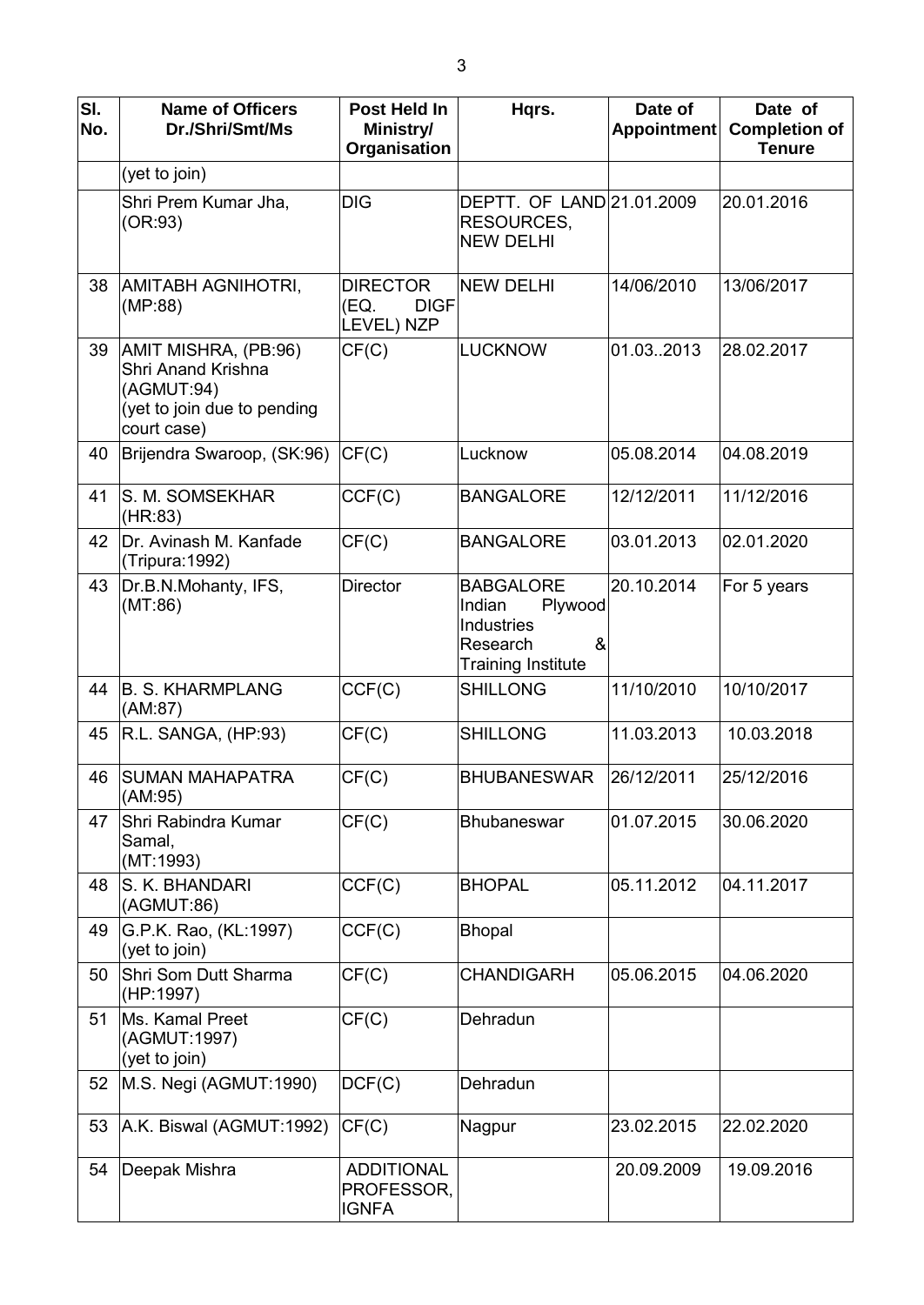| SI.<br>No. | <b>Name of Officers</b><br>Dr./Shri/Smt/Ms                          | Post Held In<br>Ministry/<br>Organisation                 | Hqrs.               | Date of<br>Appointment     | Date of<br><b>Completion of</b><br><b>Tenure</b> |
|------------|---------------------------------------------------------------------|-----------------------------------------------------------|---------------------|----------------------------|--------------------------------------------------|
| 55         | Dr. S. Senthil Kumar<br>(AGMUT:1998)                                | <b>ADDITIONAL</b><br>PROFESSOR,<br><b>IGNFA</b>           |                     | .09.2014                   | .09.2019                                         |
| 56         | Praveen Jha (JHK:1992)<br>(yet to join)                             | <b>ADDITIONAL</b><br>PROFESSOR,<br><b>IGNFA</b>           |                     |                            |                                                  |
| 57         | Uttam Kr. Sharma<br>(MP:1999)<br>(yet to join)                      | <b>ADDITIONAL</b><br>PROFESSOR,<br><b>IGNFA</b>           |                     | 01.10.2013                 | 30.09.2017                                       |
| 58         | Mukul Trivedi, IFS<br>(MH:1997)                                     | <b>JOINT</b><br>DIRECTOR,<br><b>FSI</b>                   | Dehradun            | 02.03.2015                 | 2017 (maximum<br>seven years)                    |
| 59         | SRI RANJIT POPLI (AM:88)                                            | <b>JOINT</b><br>DIRECTOR,<br><b>FSI</b>                   | <b>DEHRADUN</b>     | 07/07/2010                 | 06/07/2017                                       |
| 60         | <b>JAYOTI BANERJEE</b><br>(MH:2003)<br>as DEPUTY<br><b>DIRECTOR</b> | <b>SENIOR</b><br><b>DEPUTY</b><br>DIRECTOR,<br><b>FSI</b> | <b>KOLKATA</b>      | 04/07/2011                 | 03/07/2015                                       |
| 61         | <b>RAJESH KALAJE</b><br>(CHH:2001)<br>(AS D.D.)                     | <b>SENIOR</b><br><b>DEPUTY</b><br>DIRECTOR,<br><b>FSI</b> | <b>BANGALORE</b>    | 19/09/2011                 | 18/09/2018                                       |
| 62         | Shri Sushant Sharma<br>(UP:1995)                                    | <b>SENIOR</b><br><b>DEPUTY</b><br>DIRECTOR,<br><b>FSI</b> | Shimla              | 17.06.2015                 | 16.06.2020                                       |
| 63         | S.S. Kataik, HP:99                                                  | <b>SENIOR</b><br><b>DEPUTY</b><br>DIRECTOR,<br><b>FSI</b> | Shimla/<br>Dehradun | 01.09.2014                 | 30.09.2016                                       |
| 64         | Sh. M.P. Singh, IFS<br>(JHK:89)                                     | DIRECTOR,<br>DFE                                          | <b>DEHRADUN</b>     | 23 June 2009 22 June 2016. |                                                  |
| 65         | Shri N. Sonzalian, IFS<br>(MT:1995)                                 | PRINCIPAL,<br><b>CASFOS</b>                               | <b>DEHRADUN</b>     | 27/08/2009                 | 26/08/2016                                       |
| 66         | T.S.Ashok Kumar (JK:92)                                             | PRINCIPAL,<br><b>CASFOS</b>                               | Coimbatore          | 22.05.2014                 | 21.05.2019                                       |
| 67         | Ramakant Mishra, (PB:199)                                           | <b>DIG</b>                                                | New Delhi           | 18.03.2013                 | 17.03.2018                                       |
| 68         | Ms. Anuradha Vemuri                                                 | <b>DIG</b>                                                | New Delhi           | 07.12.2009                 | 06.12.2016<br>(shift case)                       |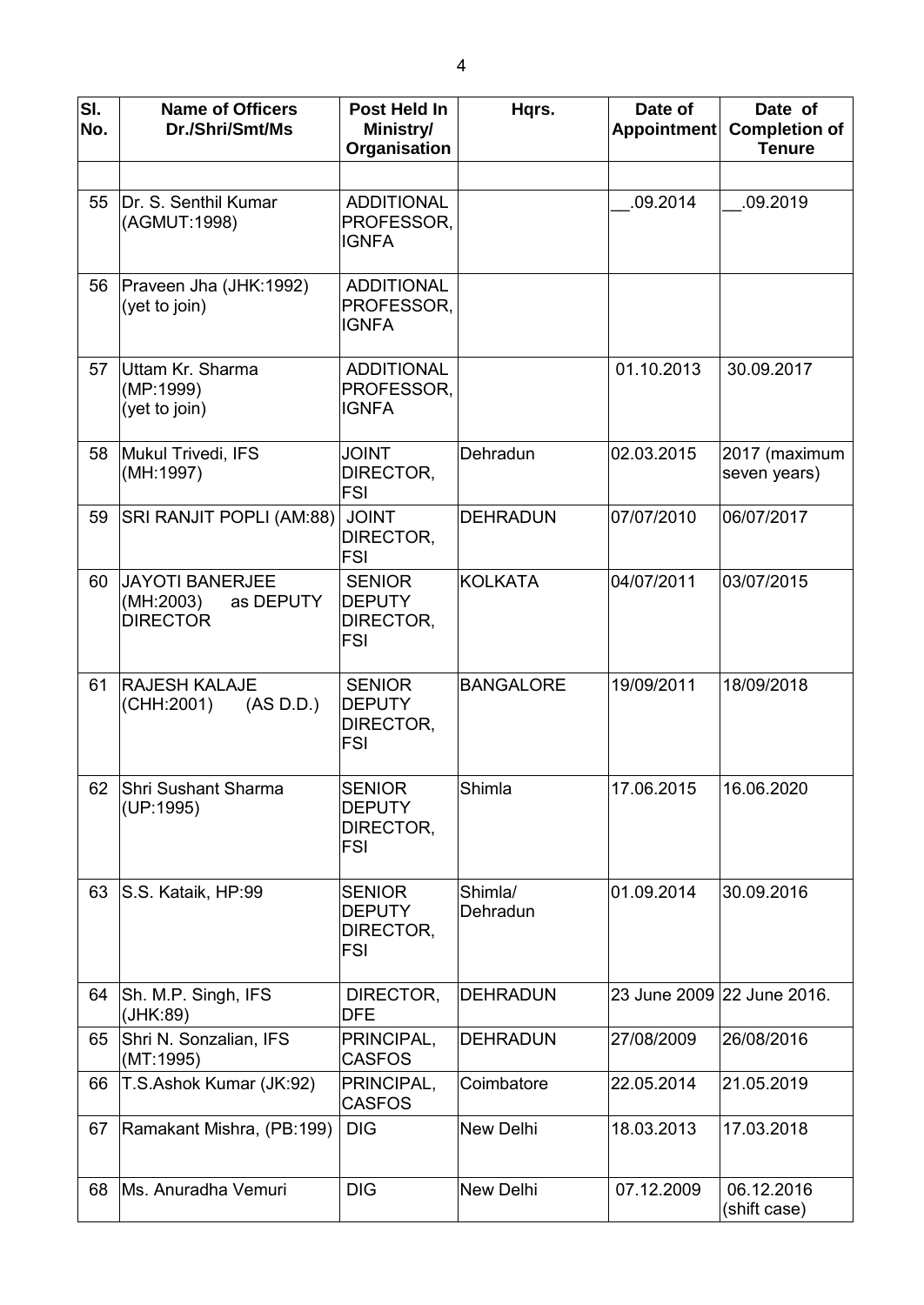| SI.<br>No. | <b>Name of Officers</b><br>Dr./Shri/Smt/Ms       | Post Held In<br>Ministry/<br>Organisation      | Hqrs.                                       | Date of<br><b>Appointment</b> | Date of<br><b>Completion of</b><br><b>Tenure</b> |
|------------|--------------------------------------------------|------------------------------------------------|---------------------------------------------|-------------------------------|--------------------------------------------------|
| 69         | Shri Prabhat Tyagi<br>(AGMUT:95)                 | <b>DIG</b>                                     | <b>NEW DELHI</b>                            | 09.09.2008                    | 08.09.2015                                       |
|            | (yet to join)                                    |                                                |                                             | 16.11.2010                    | 15.11.2017                                       |
| 70         | P.K. Jha, IFS(OR:93                              | <b>DIG</b>                                     | New Delhi                                   | 21.01.2009                    | 20.01.2016                                       |
| 71         | Sandeep Sharma (HP:2003) AIGF<br>(yet to join)   |                                                |                                             |                               |                                                  |
| 72         | Rajgopal Prashant<br>(AGMUT:2006)                | <b>AIGF</b>                                    | EAP&FC                                      | 18.05.2015                    | 17.05.2019                                       |
| 73         | S.N. Mishra(UP:2002)                             | <b>AIGF</b>                                    | FP&ESZ                                      | 28.01.2014                    | 27.01.2018                                       |
| 74         | Anand Karishna<br>(AGMUT:94)                     | <b>AIGF</b>                                    | SU/Delhi                                    | 13.05.2013                    | 12.05.2017                                       |
| 75         | E. Vikram, (HP:2005)                             | <b>AIGF</b>                                    | <b>FPD</b>                                  | 28.05.2015                    | 27.05.2019                                       |
| 76         | Nisheeth Saxena<br>(AGMUT:2002)                  | <b>AIGF</b>                                    | FC/Delhi                                    | 18.05.2015                    | 17.05.2019                                       |
| 77         | Shri Ajit Kumar Bhowmik,<br>IFS (MT:2007)        | JD, NZP                                        | FPD/Delhi                                   | 28.08.2014                    | Date of<br>retirement<br>31.12.2016.             |
| 78         | Roy P. Thomas, IFS<br>(KL:2006)                  | <b>AIGF</b>                                    | JD(WL)/DELHI<br>with addl. charge<br>of PE. | 04.2015                       | 04.2019                                          |
| 79         | Ms. R. Padmavathe,<br>(TN:2005)                  | DCF(C)                                         | <b>BANGALORE</b>                            |                               |                                                  |
| 80         | W.I. YATBON, (MH:95)                             | DCF(C)                                         | <b>SHILLONG</b>                             | 18.07.2008                    | 17/07/2015                                       |
| 81         | Barapatre Abhay Bhaskar,<br>(SK:2006)            | DCF(C)                                         | <b>Bhopal</b>                               | 05.03.2015                    | 04.03.2019                                       |
| 82         | Shri Vasanta Kiran Babu<br>(HP:2008)             | DCF(C)                                         | Ranchi                                      |                               |                                                  |
| 83         | K. Ganesh Kumar<br>(BH:2006)                     | DCF(C)                                         | Chennai                                     |                               |                                                  |
| 84         | P. Vishwakannan<br>(AGMUT:2003)<br>(yet to join) | <b>ASSOCIATE</b><br>PROFESSOR,<br><b>IGNFA</b> |                                             | 21/01/2009                    | 21/01/2015                                       |
| 85         | S.P. Anandh Kumar<br>(PB:2003)<br>(yet to join)  | <b>ASSOCIATE</b><br>PROFESSOR,<br><b>IGNFA</b> |                                             |                               |                                                  |
| 86         | Dr. B. Balaji, IFS<br>(J&K:2003)                 | <b>ASSOCIATE</b><br>PROFESSOR,<br><b>IGNFA</b> |                                             |                               |                                                  |
| 87         | Shri K. Kannan, IFS<br>(PB:2004)                 | <b>ASSOCIATE</b><br>PROFESSOR,                 |                                             | 20.09.2009                    | 19.09.2016                                       |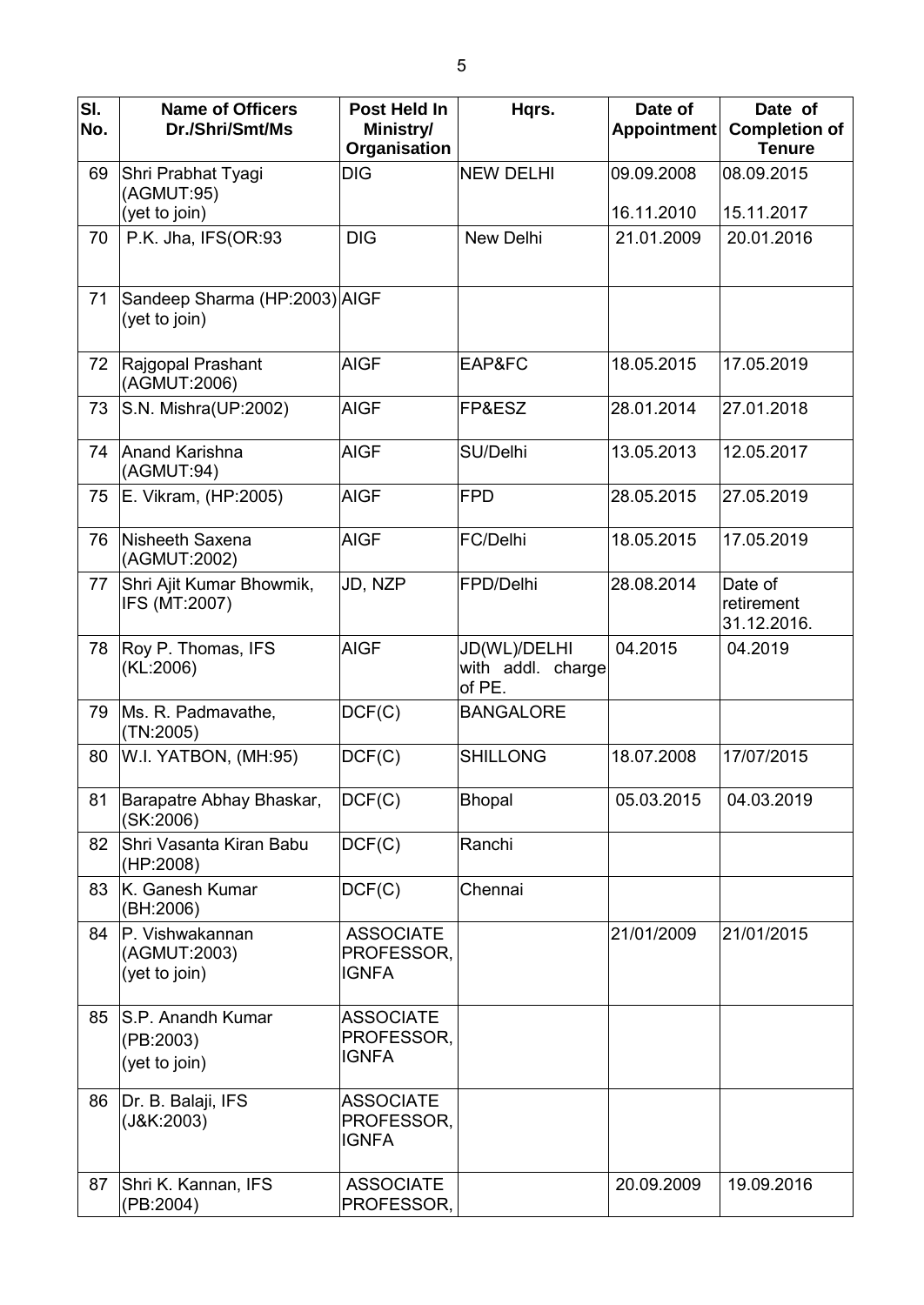| SI.<br>No. | <b>Name of Officers</b><br>Dr./Shri/Smt/Ms                       | Post Held In<br>Ministry/<br>Organisation | Hqrs.             | Date of<br>Appointment | Date of<br><b>Completion of</b><br><b>Tenure</b> |
|------------|------------------------------------------------------------------|-------------------------------------------|-------------------|------------------------|--------------------------------------------------|
|            |                                                                  | <b>IGNFA</b>                              |                   |                        |                                                  |
| 88         | Shri Kamal Jeet Singh, IFS<br>(BH:2004)                          | <b>DEPUTY</b><br>DIRECTOR,<br><b>FSI</b>  | <b>DEHRADUN</b>   | 09.09.2013             | 08.09.2017                                       |
| 89         | S.S. Kataik, HP:99                                               | <b>DEPUTY</b><br>DIRECTOR,<br><b>FSI</b>  | Dehradun          | 01.09.2014             | 30.09.2016                                       |
| 90         | <b>MS. MEERA IYER</b><br>(MH:2000)                               | <b>LECTURER</b><br>(DFE-<br>CASFOS)       | <b>DEHRADUN</b>   | 14.07.2010             | 13.07.2016                                       |
| 91         | <b>DR. SURABHI RAI,</b><br>(AGMUT:2005) (earlier in<br>Kerseong) | <b>LECTURER</b><br>(DFE-<br>CASFOS)       | Dehradun          |                        |                                                  |
| 92         | Shri K.S. JAYACHANDRAN<br>(AGMUT:2006) (earlier in<br>Kerseong)  | <b>LECTURER</b><br>(DFE-<br>CASFOS)       | Dehradun          | 02.04.2013             | 01.04.2017                                       |
| 93         | N. LUIKHAM (MP:2003)                                             | <b>LECTURER</b><br>(DFE-<br>CASFOS)       | <b>BURNIHAT</b>   | 21/06/2010             | 20/06/2016                                       |
| 94         | C.A. Rahman, IFS<br>(AGMUT:2007)                                 | <b>LECTURER</b><br>(DFE-<br>CASFOS)       | <b>BURNIHAT</b>   | 02.09.2013             | 01.09.2017                                       |
| 95         | DR. K. ILANGO, (UP:2002)                                         | <b>LECTURER</b><br>(DFE-<br>CASFOS)       | <b>COIMBATORE</b> | 31/12/2012             | 30/12/2016                                       |
| 96         | K. RAMESH KUMAR<br>(JK:2000)                                     | <b>LECTURER</b><br>(DFE-<br>CASFOS)       | <b>COIMBATORE</b> | 24/08/2012             | 23/08/2016                                       |
| 97         | Vijay N., IFS (RJ:2003)                                          | <b>LECTURER</b><br>(DFE-<br>CASFOS)       | <b>COIMBATORE</b> | 16.01.2014             | 15.01.2018                                       |
| 98         | K. Pradeepa (MH:2005)                                            | <b>LECTURER</b><br>(DFE-<br>CASFOS)       | <b>COIMBATORE</b> | 15.06.2015             | 14.06.2019                                       |
| 99         | M. YOGAJAYANAND,<br>(OR:2005)                                    | <b>LECTURER</b><br>(DFE-<br>CASFOS)       | <b>COIMBATORE</b> | 25.04.2013             | 24.04.2017                                       |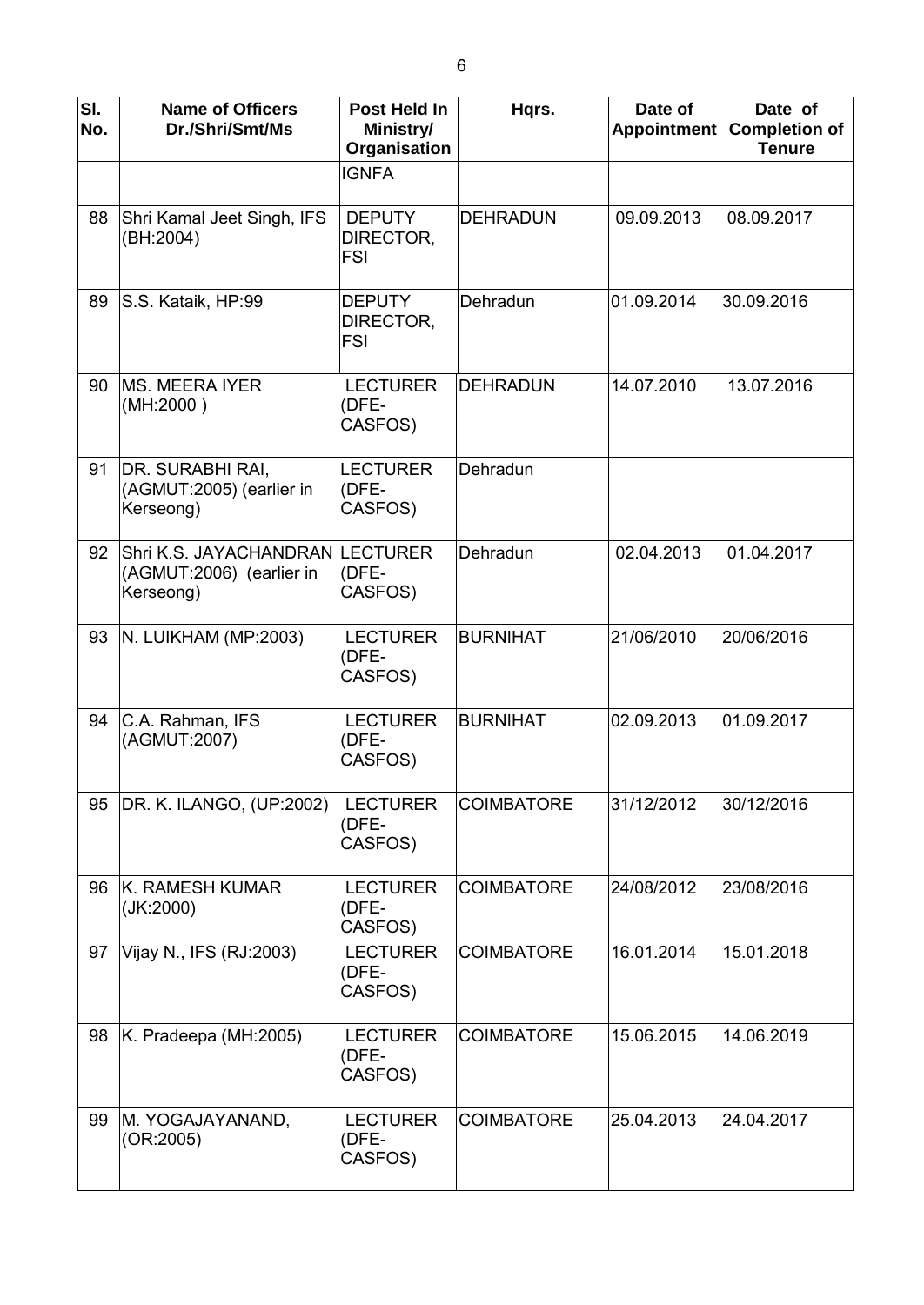| SI.<br>No. | <b>Name of Officers</b><br>Dr./Shri/Smt/Ms         | Post Held In<br>Ministry/<br>Organisation     | Hqrs.              | Date of<br>Appointment | Date of<br><b>Completion of</b><br><b>Tenure</b> |
|------------|----------------------------------------------------|-----------------------------------------------|--------------------|------------------------|--------------------------------------------------|
|            | 100   Ms. Sarita Kumari, IFS<br>(HP:2005)          | <b>DEPUTY</b><br><b>ADVISOR</b><br>(FORESTRY) | <b>DELHI</b>       | 17.02.2014             | 16.02.2018                                       |
|            | 101 Nishant Verma, IFS<br>(UTT:99)                 | DD                                            | NR/ NEW DELHI      |                        | 09.05.2017                                       |
|            | 102 S.R. MURTHY, (RJ:2004)                         | <b>DD</b>                                     | <b>SR/ CHENNAI</b> | 27.08.2012             | 26.08.2016                                       |
|            | 103 SANJAY KUMAR (UP:96)                           | DIGF (Non-<br>CSS MoEF)                       | NTCA, DELHI        |                        |                                                  |
|            | 104 Shri S. Rajesh, IFS<br>(AGMUT:2000)            | <b>AIGF</b>                                   | NTCA, DELHI        | 27.02.2014             | 26.02.2018                                       |
|            | 105 Vaibhav Chandra Mathur                         | <b>AIGF</b>                                   | NTCA, DELHI        | 27.03.2014             | 26.03.2018                                       |
|            | 106 R.S. GOVEKAR (MS:2001)                         | <b>AIGF</b>                                   | <b>NAGPUR</b>      | 04/07/2011             | 03/07/2015                                       |
| 107        | Ms. Padmapriya<br><b>Balakrishnan</b><br>(MP:2001) | DY. CEO,<br><b>NMPB</b><br>M/o AYUSH          | <b>DELHI</b>       | 08.07.2015             | 107.07.2019                                      |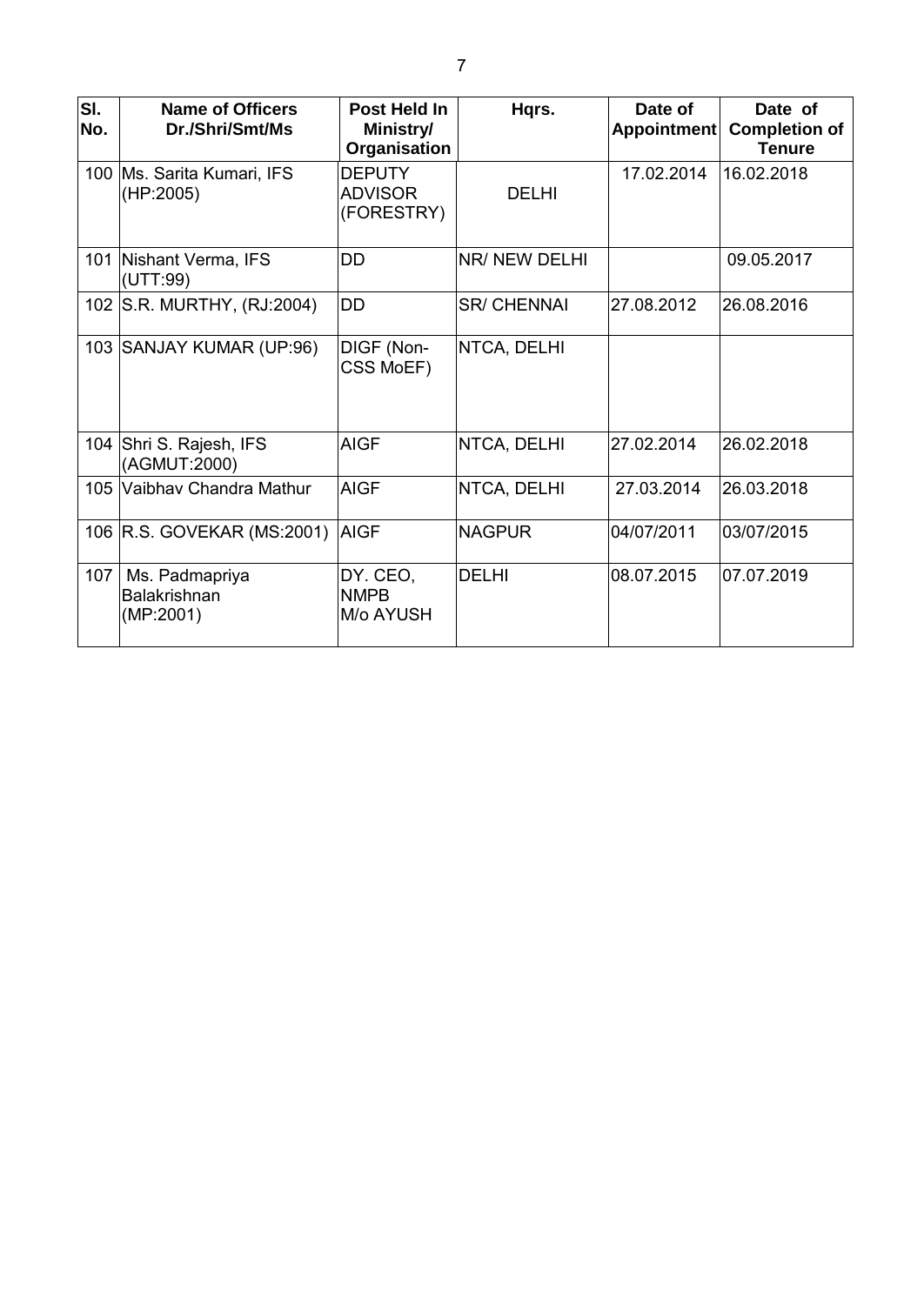### **List of IFS Officers on Central Deputation under Central Staffing Scheme /CVO**

| S.             | Name of the             | <b>Batch</b> | Cadre         | <b>Level</b> | Post Held In                          | <b>Central</b>                     |
|----------------|-------------------------|--------------|---------------|--------------|---------------------------------------|------------------------------------|
| No.            | Officer's               |              |               |              | Ministry/Organisa                     | <b>Deputation</b>                  |
|                | (Shri/Ms)               |              |               |              | tion                                  | tenure                             |
| $\mathbf{1}$   | A K Goyal               | 1981         | Kerala        | <b>AS</b>    | <b>Additional Secretary</b>           | $7.02.14 - 6.02.18$                |
|                |                         |              |               |              | (AS), Panchayati Raj.                 |                                    |
| $\overline{2}$ | Asheem                  | 1982         | GJ            | <b>JS</b>    | Member Secretary,                     | $27.10.12 -$                       |
|                | Srivastava              |              |               |              | NCPCR, M/o W&CD                       | 21.10.17                           |
| $\overline{3}$ | Ashok Pai               | 1983         | UTT           | <b>JS</b>    | Joint Secretary,                      | $6.5.13 -$                         |
|                |                         |              |               |              | Ministry of Tribal                    | 31.07/2017                         |
|                |                         |              |               |              | <b>Affairs</b>                        | (DOR)                              |
| 4              | Jitendra Vir<br>Sharma  | 1983         | UP            |              | TERI, New Delhi                       | 3.07.11                            |
| 5              | M                       | 1983         | <b>OR</b>     | <b>JS</b>    | Advisor                               | $5.10.2012 -$                      |
|                | Satyanarayan            |              |               |              | (C&M), Secretariat of                 | 4.10.2017                          |
|                | Rao                     |              |               |              | <b>National Water</b>                 |                                    |
|                |                         |              |               |              | <b>Mission Under</b>                  |                                    |
|                |                         |              |               |              | NAPCC, M/ o Water                     |                                    |
|                |                         |              |               |              | <b>Resources</b>                      |                                    |
| 6              | Jitendra                | 1984         | Punjab        | <b>JS</b>    | CEO, NMBP,                            | $8.10.10 - 7.10.17$                |
|                | Sharma                  |              |               |              | <b>AYUSH</b>                          |                                    |
| $\overline{7}$ | Rakesh Kumar            | 1984         | <b>HP</b>     |              | Registrar, IIT, Delhi                 |                                    |
| 8              | Sanjay Kumar            | 1984         | <b>JHK</b>    |              |                                       |                                    |
| 9              | Dr. H. Nagesh<br>Prabhu | 1984         | KL            | <b>JS</b>    | Member Secretary<br>,CSB,M/o Textile; | $6.03.13 - 19.6.15$<br>$-31.12.17$ |
|                |                         |              |               |              | JS, D/o H & R, M/o H                  |                                    |
|                |                         |              |               |              | & FW                                  |                                    |
| 10             | Ranvir Singh            | 1985         | JH            | <b>JS</b>    | JS, WDRA, M/O                         | 14.8.13 - 13.8.18                  |
|                |                         |              |               |              | Food & Public                         |                                    |
|                |                         |              |               |              | <b>Distribution</b>                   |                                    |
| 11             | M Surya                 | 1985         | <b>AGMUT</b>  | <b>JS</b>    | CVO, ECIL                             |                                    |
|                | Prakash                 |              |               |              |                                       |                                    |
| 12             | S. S. Badhwan           | 1985         | JH            | <b>JS</b>    | CVO, Central                          | $25.2.2010 -$                      |
| 13             | <b>Prasant Kumar</b>    | 1985         | <b>MP</b>     | <b>JS</b>    | Warehousing Corp.<br>Joint Secretary, | 24.2.2017<br>28.9.15 - 27.9.20     |
|                |                         |              |               |              | Rural Development                     |                                    |
| 14             | A K Ganeriwala          | 1985         | <b>Sikkim</b> | <b>JS</b>    | Joint Secretary,                      | $1.8.12 - 3.7.17$                  |
|                |                         |              |               |              | <b>AYUSH</b>                          |                                    |
| 15             | Vijay Kumar             | 1986         | <b>HP</b>     | <b>JS</b>    | CVO, BSNL, M/o                        | $24.10.08 -$                       |
|                | Singh                   |              |               |              | Telecommunications                    | 23.10.15                           |
| 16             | Yarram                  | 1986         | MH            | <b>JS</b>    | DDG, UIA                              | $1.04.13 -$                        |
|                | Lakshmi                 |              |               |              |                                       |                                    |
|                | Prasada Rao             |              |               |              |                                       |                                    |
| 17             | Shiv Raj Singh          | 1986         | KN            | <b>JS</b>    | CVO, NLCL, M/ o                       |                                    |
|                |                         | 1986         | AM            | <b>JS</b>    | Coal<br>Joint Secretary,              | $17.8.09 - 8.05.13$                |
| 18             | A M Singh               |              |               |              | <b>DONER</b>                          | $-16.08.16$                        |
| 19             | Atul Kumar              | 1986         | CG            | <b>JS</b>    | CVO, KRCL, M/oR                       | $6.05.2010 -$                      |
|                | Shukla                  |              |               |              |                                       | 5.05.16                            |
| 20             | Madhu Sharma            | 1986         | KN            | JS,          | CVO, HMT, D/o                         |                                    |
|                |                         |              |               |              | Heavy Industry                        |                                    |
| 21             | Arun Kumar              | 1986         | GJ            | <b>JS</b>    | Joint Secretary,                      | $17.11.14 -$                       |
|                | Verma                   |              |               |              | Power                                 | 16.11.19                           |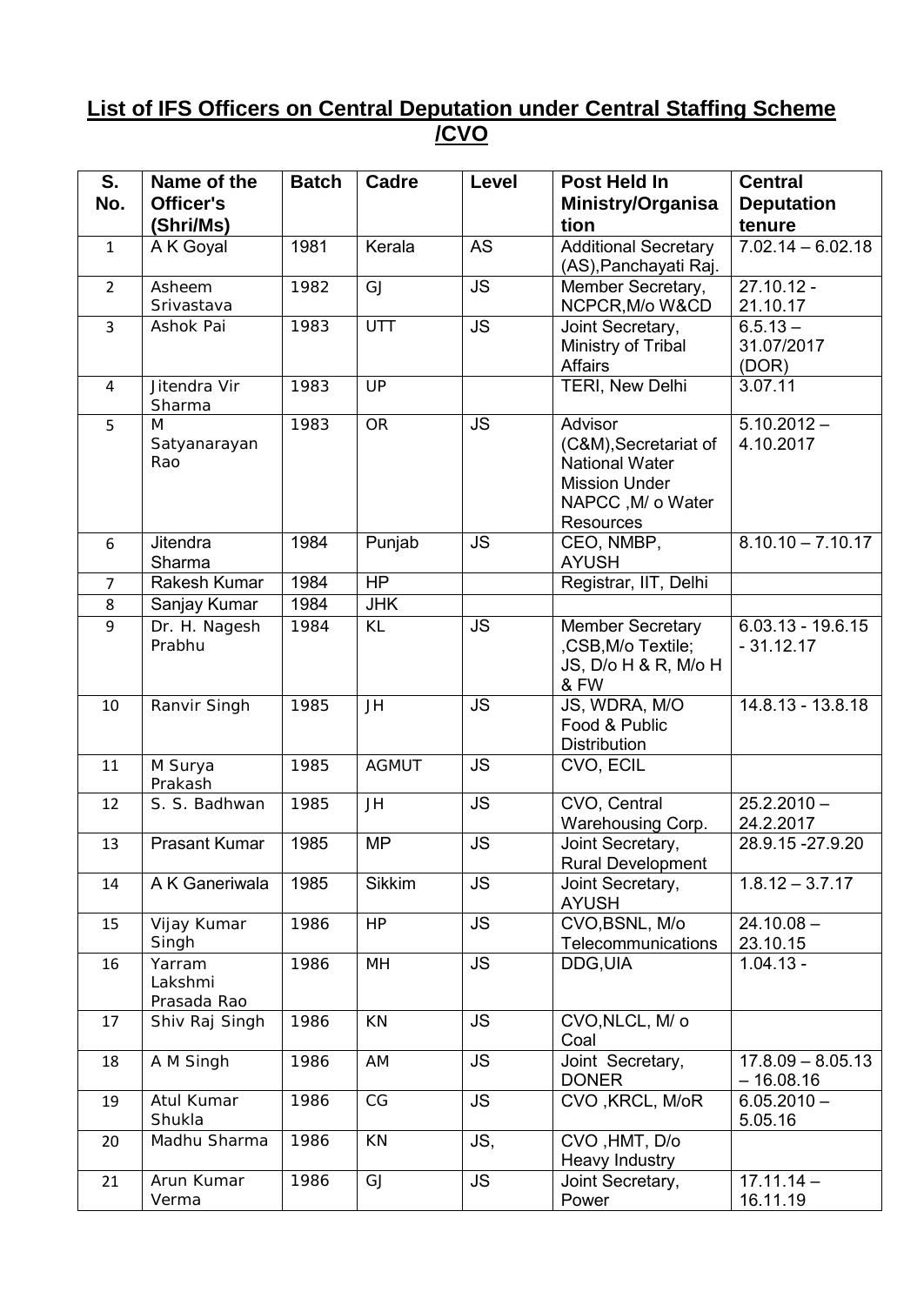| S.  | Name of the                        | <b>Batch</b> | <b>Cadre</b>         | Level           | <b>Post Held In</b>                                                                     | <b>Central</b>                                                  |
|-----|------------------------------------|--------------|----------------------|-----------------|-----------------------------------------------------------------------------------------|-----------------------------------------------------------------|
| No. | Officer's                          |              |                      |                 | <b>Ministry/Organisa</b>                                                                | <b>Deputation</b>                                               |
|     | (Shri/Ms)                          |              |                      |                 | tion                                                                                    | tenure                                                          |
| 22  | Rakesh<br>Bhushan Sinha            | 1986         | <b>MP</b>            | <b>JS</b>       | JS, D/o Agriculture &<br>Cooperation,                                                   |                                                                 |
| 23  | Satish K<br>Kaushik                | 1986         | AP                   | <b>JS</b>       | CVO, NTCL                                                                               |                                                                 |
| 24  | Manoj Pant                         | 1986         | JK                   | <b>JS</b>       | Joint Secretary,<br>Department of<br><b>Health Research</b>                             | $6.05.10 - 5.05.17$                                             |
| 25  | Chandra P<br>Goyal                 | 1986         | UP                   | <b>JS</b>       | Joint Secretary,<br>Biotechnology                                                       | From date of<br>joining for a<br>period of five<br>years.       |
| 26  | Alind Rastogi                      | 1986         | Manipur -<br>Tripura |                 | Chief Forest Officer,<br>NTPC Ltd.                                                      | $7.11.13 -$                                                     |
| 27  | Arackel J<br>Kurian                | 1987         | <b>AGMUT</b>         | <b>JS</b>       | NACWC, Cabinet<br>Secretariat                                                           | $12.09.13 -$<br>11.09.18                                        |
| 28  | A K Ambasth                        | 1987         | <b>AGMUT</b>         | <b>JS</b>       | CVO, ONGC                                                                               |                                                                 |
| 29  | Y.S.K.Seshu<br>Kumar               | 1987         | UP                   | <b>JS</b>       | Joint Secretary,<br>Dept. of School<br><b>Education &amp; Literacy</b>                  | $5.11.09 - 4.11.16$                                             |
| 30  | Niranjan K<br>Singh                | 1987         | GJ                   | <b>JS</b>       | Joint Secretary,<br><b>Mines</b>                                                        | $15.10.14 -$<br>14.10.19                                        |
| 31  | Jyotsna Sitling                    | 1987         | UTT                  | <b>JS</b>       | Joint Secretary<br>,Department of Skill<br>Development                                  | $13.11.14 -$<br>12.11.19                                        |
| 32  | Rajesh K<br>Chaudhary              | 1987         | PB                   | <b>JS</b>       | Joint Secretary<br>,Department of<br><b>Public Enterprises</b>                          | $22.05.15 -$<br>21.05.20                                        |
| 33  | Sobhana<br>Kamala<br>Sudarsana Rao | 1987         | KL                   | <b>JS</b>       | Development<br>Commissioner, SEZ,<br>D/o Commerce                                       | Upto 30.11.2018                                                 |
| 34  | Jitendra Kumar                     | 1987         | <b>AGMUT</b>         | JS              | Advisor , NITI Aayog                                                                    | $22.06.15 - 21.06.20.$                                          |
| 35  | M. K. Garg                         | 1988         | <b>RJ</b>            | <b>Director</b> | Director, Directorate<br>of Estates                                                     | 13.05.2011 -                                                    |
| 36  | Amitabh<br>Gautam                  | 1988         | H <sub>P</sub>       | <b>JS</b>       | Joint Secretary,<br>Agriculture                                                         | $6.07.15 -$<br>5.07.20.                                         |
| 37  | Rajiv Kumar                        | 1988         | HP                   | <b>JS</b>       | Joint Secretary,<br><b>DEITY</b>                                                        | $18.06.15 -$<br>17.06.20                                        |
| 38  | Shri D.K. Sharma,                  | 1988         | HP                   | <b>JS</b>       | Panchayati Raj                                                                          | Upto 26.01.2017                                                 |
| 39  | Sushilesh<br>Mohan Sahai           | 1989         | AM                   | <b>Director</b> | Director, Tribal<br><b>Affairs</b>                                                      | $16.12.13 -$<br>15.12.18                                        |
| 40  | Aditya Joshi                       | 1989         | MT                   | JS,             | Joint Secretary,<br>Animal Husbandry,<br>Dairying & Fishing                             | $1.08.12 -$<br>31.07.17                                         |
| 41  | <b>Biswajit Singh</b>              | 1989         | J&K                  | JS,             | Commissioner<br>,Navodaya V. Samiti,<br>Department of<br>School Education &<br>Literacy | $7.09.15 -$<br>11.12.17                                         |
| 42  | Sanjeev<br>Chaddha                 | 1989         | Orissa               | <b>Director</b> | Director, Department<br>of Defence                                                      | for a period of five<br>years.<br>Recommended on<br>11.11.2014. |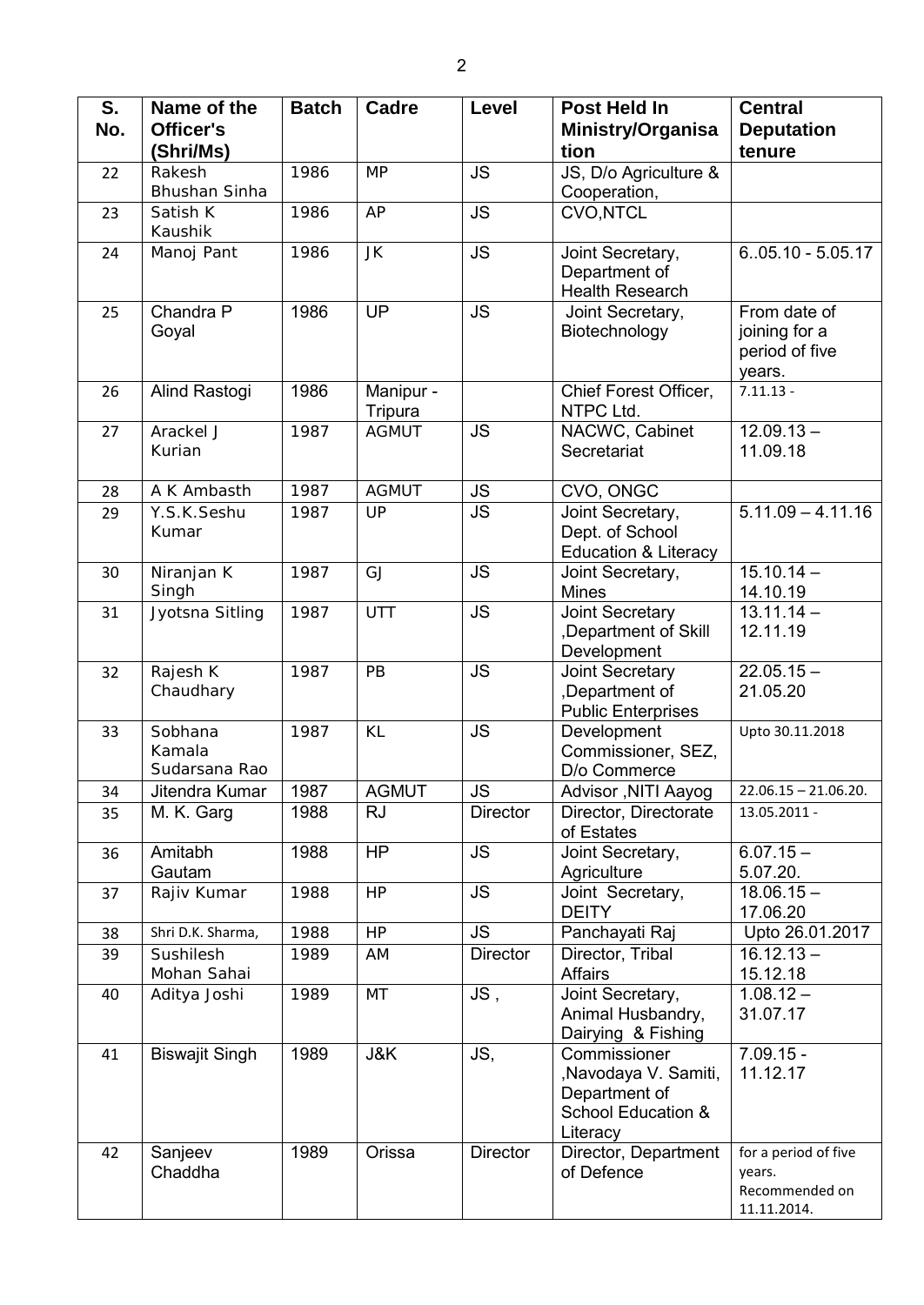| S.  | Name of the           | <b>Batch</b> | Cadre      | Level           | Post Held In                                   | <b>Central</b>           |
|-----|-----------------------|--------------|------------|-----------------|------------------------------------------------|--------------------------|
| No. | Officer's             |              |            |                 | Ministry/Organisa                              | <b>Deputation</b>        |
|     | (Shri/Ms)             |              |            |                 | tion                                           | tenure                   |
| 43  | Dharmendra            | 1989         | <b>NG</b>  |                 | OSD to Union                                   |                          |
|     | Prakash               |              |            |                 | Minister of Coal, Gol,                         |                          |
|     |                       |              |            |                 | New Delhi                                      |                          |
| 44  | <b>Shekhar Kumar</b>  | 1989         | <b>TN</b>  |                 | HEAD, TRAFFIC,                                 | 14.01.2013-              |
|     | Niraj                 |              |            |                 | WWF, INDIA, New<br>Delhi                       | 14.01.2016               |
| 45  | Sanyukta              | 1990         | <b>MP</b>  | <b>Director</b> | Director, Dept. of                             | $14.08.2013 -$           |
|     | Mudgal                |              |            |                 | <b>Literacy School</b>                         | 13.08.2018               |
| 46  | Charanjit Singh       | 1990         | <b>MP</b>  |                 | Deputy Advisor, M/o                            | $14.08.2013 -$           |
|     |                       |              |            |                 | Rural Development                              | 13.08.2018               |
| 47  | Indu Sharma           | 1990         | UP         | <b>Director</b> | Director, M/o Rural                            | $25.11.10 -$             |
|     |                       |              |            |                 | Dev.                                           | 24.11.15                 |
| 48  | Noyal Thomas          | 1991         | KL         | <b>Director</b> | Director, Overseas                             |                          |
|     | AnuradhaVemu          | 1991         | UP         | <b>Director</b> | <b>Indian Affairs</b><br>Additional            | $7.12.09 - 6.12.16$      |
| 49  | ri                    |              |            |                 | Commissioner                                   |                          |
|     |                       |              |            |                 | (Forestry)                                     |                          |
|     |                       |              |            |                 | M / o Agriculture                              |                          |
| 50  | Shiv Prasad           | 1991         | <b>MP</b>  | <b>Director</b> | GM, NHAI, M/o RT                               | $6.03.10 -$              |
|     | Sharma                |              |            |                 |                                                |                          |
| 51  | Rajbir Singh          | 1991         | GJ         | <b>Director</b> | PS To Minister of                              | $23.03.15 -$             |
|     | Panwar                |              |            |                 | <b>State for Tribal</b>                        | 22.03.20                 |
|     |                       |              |            |                 | <b>Affairs</b>                                 |                          |
| 52  | Jaipal Singh          | 1991         | GJ         | <b>Director</b> | PS To Minister of<br>State for Home            | $26.09.11 -$<br>25.09.18 |
|     |                       |              |            |                 | <b>Affairs</b>                                 |                          |
| 53  | Anand Kumar           | 1992         | AP         | Joint           | <b>Cabinet Secretaruat</b>                     | 03.05.2015 to            |
|     | Jha                   |              |            | Secretary       |                                                | 02.05.2019               |
| 54  | Harish Chandra        | 1992         | AM         | <b>Director</b> | Director, MoEF&CC                              | $4.06.10 - 3.06.17$      |
|     | Chaudhary             |              |            |                 |                                                |                          |
| 55  | Anjan Kumar           | 1992         | <b>SK</b>  | <b>Director</b> | Director, Social                               | $17.10.13 -$             |
|     | Mohanty               |              |            |                 | Justice &<br>Empowerment                       | 16.10.18                 |
| 56  | Bharati               | 1992         | <b>SK</b>  | <b>Director</b> | M/oE,F&CC                                      | 14.02.2014-              |
|     |                       |              |            |                 |                                                | 13.02.2019               |
| 57  | Uma Nanduri           | 1993         | <b>OR</b>  | <b>CVO</b>      | NPCC Ltd.                                      | $08.04.2009 -$           |
|     |                       |              |            |                 |                                                | 31.03.2016.              |
| 58  | Vedpal Singh          | 1993         | <b>NG</b>  |                 | Deputation, Cabinet                            |                          |
|     |                       |              |            |                 | Secretariat                                    |                          |
| 59  | Shri R.K.             | 1993         | AP         | <b>Director</b> | M/o Home Affairs                               |                          |
| 60  | Suman<br>Shashi Malik | 1993         | <b>MP</b>  | Director,       | Director, Panchayati                           |                          |
|     |                       |              |            |                 | Raj                                            |                          |
| 61  | Sanjay Kumar          | 1993         | JK         | Director        | Director, Department                           | $24.08.15 -$             |
|     | Sinha                 |              |            |                 | of Higher Education                            | 23.08.15.                |
| 62  | Mohan Lal             | 1993         | <b>JHK</b> | Director        | Director, Deptt of                             | Upto 14.03.2017          |
|     |                       |              |            |                 | Animal Husbandry                               |                          |
|     |                       |              |            |                 | Dairy and Fishers,                             |                          |
|     |                       |              |            |                 | New Delhi.                                     |                          |
| 63  | Bindu Sharma          | 1994         | <b>MP</b>  | <b>Director</b> | Director, Health &                             | $16.12.13 -$             |
| 64  | Anurag Bajpai         | 1994         | MT         | Director        | <b>Family Welfare</b><br>Director, Ministry of | 15.12.18<br>29.02.12 -   |
|     |                       |              |            |                 | <b>Minority Affairs</b>                        |                          |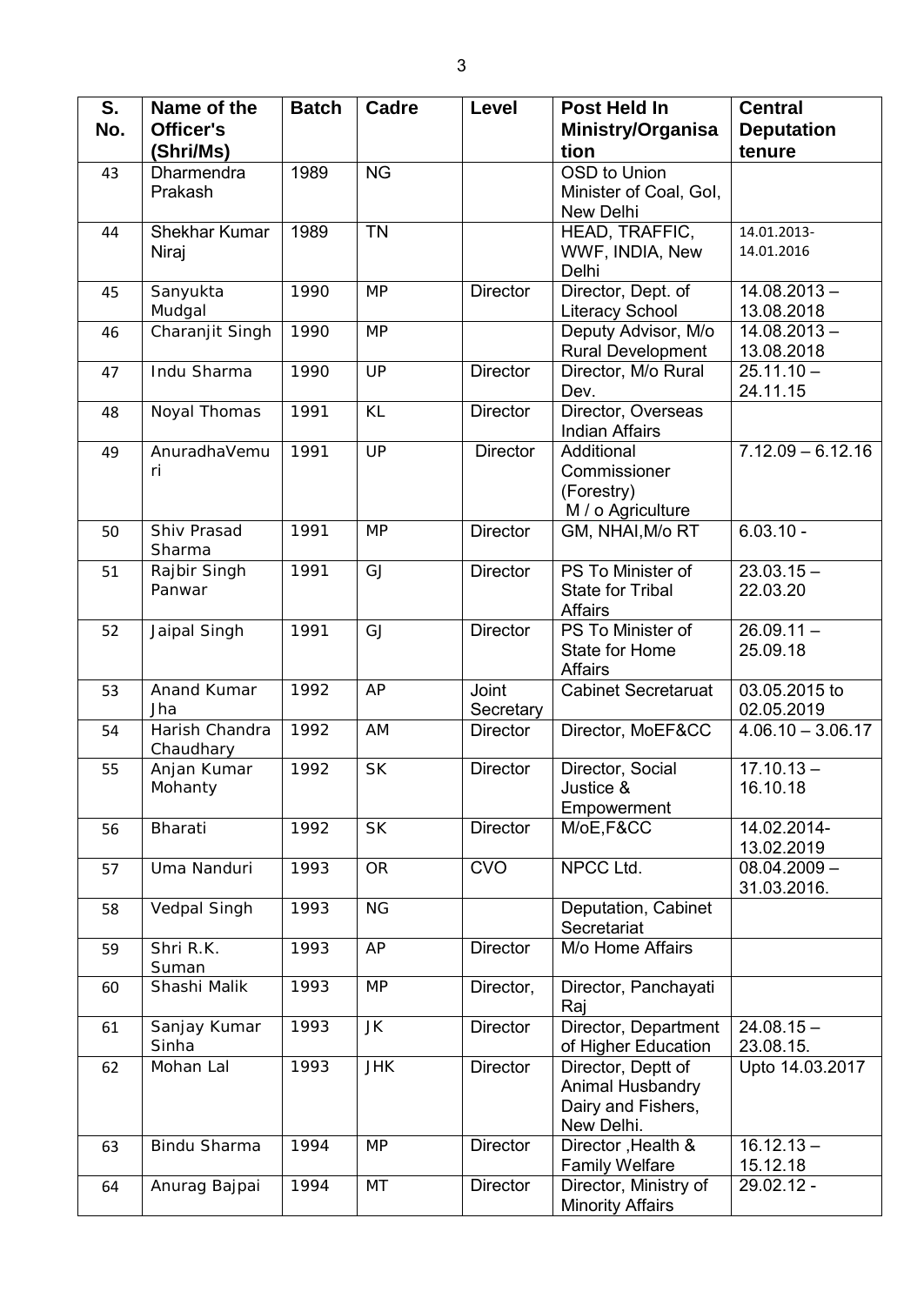| S.  | Name of the             | <b>Batch</b> | <b>Cadre</b> | Level           | Post Held In                                          | <b>Central</b>                                                                                             |
|-----|-------------------------|--------------|--------------|-----------------|-------------------------------------------------------|------------------------------------------------------------------------------------------------------------|
| No. | Officer's               |              |              |                 | Ministry/Organisa                                     | <b>Deputation</b>                                                                                          |
|     | (Shri/Ms)               |              |              |                 | tion                                                  | tenure                                                                                                     |
| 65  | Sushil Kumar            | 1994         | HP           | <b>Director</b> | PS To MoS for                                         |                                                                                                            |
|     | Singla                  |              |              |                 | Agriculture                                           |                                                                                                            |
| 66  | Pravin L.<br>Agrawal,   | 1994         | MT           | <b>Director</b> | Director, Department<br>of Heavy Industry             | $2.03.15 - 1.03.20$                                                                                        |
| 67  | Prabhat Tyagi           | 1995         | <b>AGMUT</b> | <b>Director</b> | Director, Water<br><b>Resources</b>                   | $16.11.10 -$<br>15.11.17                                                                                   |
|     |                         |              |              |                 |                                                       |                                                                                                            |
| 68  | Rama Shankar<br>Sinha   | 1995         | <b>AGMUT</b> | <b>Director</b> | Director, AYUSH                                       | $2.01.13 - 1.01.18$                                                                                        |
| 69  | Shyam Sundar<br>Kandpal | 1995         | <b>AGMUT</b> | Director        | Director,<br>Animal Husbandry,<br>Dairying & Fishing  | $16.09.13 -$<br>15.09.18                                                                                   |
| 70  | K B Singh               | 1995         | <b>AGMUT</b> | <b>Director</b> | Director, Women &<br><b>Child Development</b>         | $22.06.15 -$<br>21.06.20                                                                                   |
| 71  | Shri B. Praveen         | 1995         | <b>RJ</b>    | <b>Director</b> | Ministry of<br>Commerce.                              | 5.10.2015<br>21.06.2019                                                                                    |
| 72  | Vijay Ranjan<br>Singh   | 1996         | Karnataka    | <b>Director</b> | PS To Minister Of<br>Chemical &<br>Fertilizers        | 25.06.12 -<br>24.06.19(maximu<br>m period of 7<br>years of stay<br>outside the cadre<br>in a single stint) |
| 73  | Anand Mohan             | 1996         | Rajasthan    | <b>Director</b> | Director, M/o Urban<br>Dev.                           | 19.04.12                                                                                                   |
| 74  | Anita Karn              | 1997         | Gujarat      | <b>Director</b> | Director, Ministry of<br>Commerce                     |                                                                                                            |
| 75  | Shailendra<br>Singh     | 1997         | MT           | <b>Director</b> | JS, UPSC                                              | $20.10.11 -$<br>19.10.16                                                                                   |
| 76  | Shiv Pal Singh          | 1997         | <b>UP</b>    | <b>Director</b> | AIGF, MoEF &CC<br>Director, Urban<br>Development      | $30.08.2011 -$<br>2015-31.08.2018                                                                          |
| 77  | Priya Ranjan            | 1998         | <b>RJ</b>    | <b>Director</b> | AIGF, MoEF;<br>Director, Rural<br>Development         | $12.11.10 -$<br>28.02.14 -<br>11.11.17                                                                     |
| 78  | Ms V L Roul<br>Kullai   | 1998         | MT           | <b>Director</b> | Director, DONER                                       | $27.01.14 -$<br>26.01.19                                                                                   |
| 79  | Franklin L<br>Khobung   | 1998         | GJ           | <b>Director</b> | Director, AYUSH                                       | $17.10.13 -$<br>16.10.18                                                                                   |
| 80  | Anant P<br>Pandey       | 1999         | <b>HY</b>    | <b>Director</b> | Director, Overseas<br><b>Indian Affairs</b>           | $9.08.12 - 8.08.17$                                                                                        |
| 81  | Amit Shukla             | 1999         | MT           | <b>Director</b> | Director, Department<br>of Higher Education           | $6.09.11 - 5.09.15$                                                                                        |
| 82  | Naresh Kumar            | 1999         | UTT          |                 | Joint Commissioner,<br>Navodaya Vidyalaya,<br>M/o HRD |                                                                                                            |
| 83  | Manoj K<br>Tripathy     | 2000         | Karnataka    | <b>Director</b> | PS to Minister<br>H&UPA                               | $21.04.14 -$<br>20.04.18                                                                                   |
| 84  | Preet Pal Singh         | 2000         | J&K          | Director        | Director, Defence                                     | $24.04.15 -$<br>23.04.20                                                                                   |
| 85  | M Raj Kumar             | 2000         | <b>AGMUT</b> | <b>Director</b> | Director, Coal                                        | 11.02.13 - 20.04.15 -<br>10.02.20                                                                          |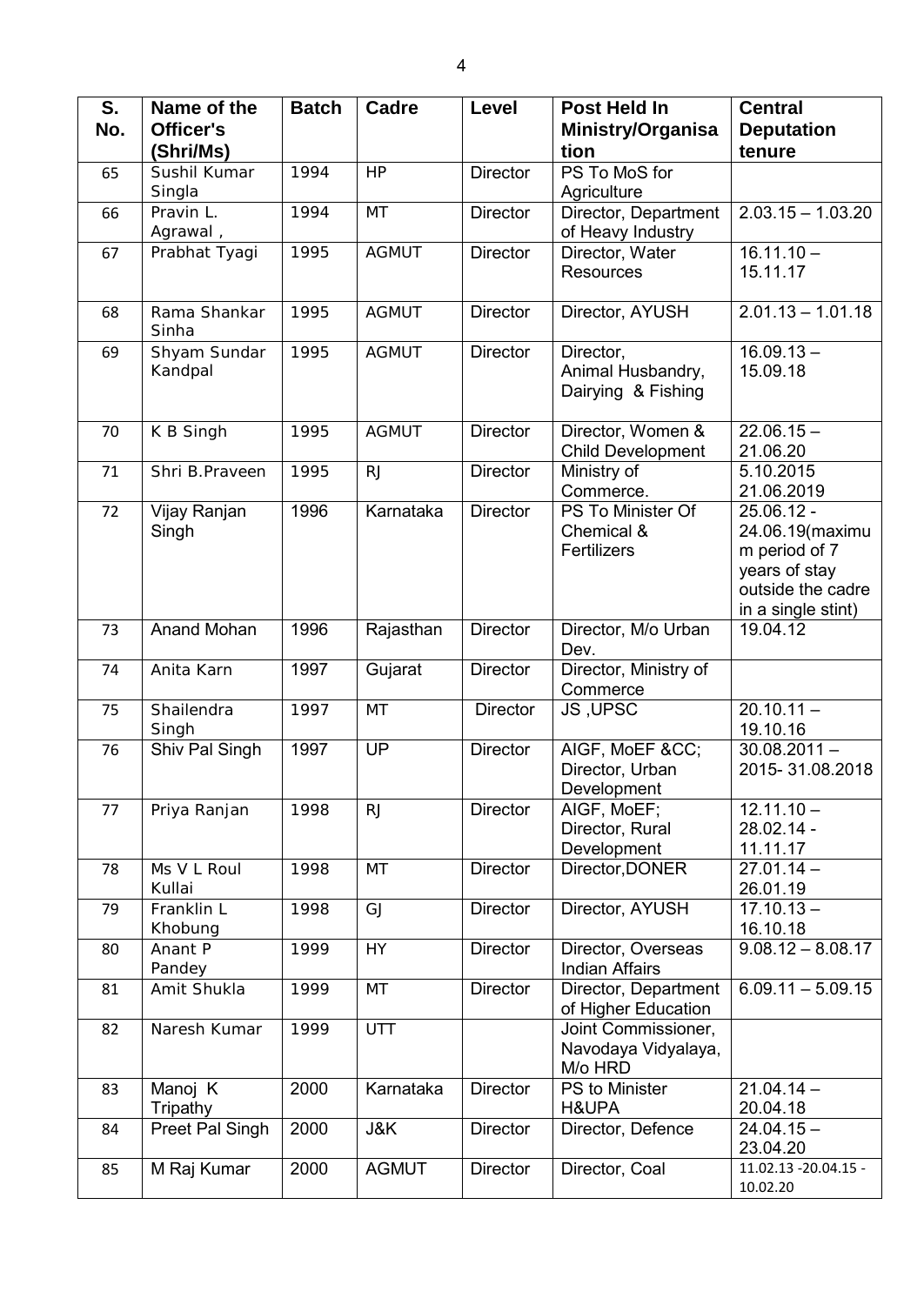| S.<br>No. | Name of the<br>Officer's<br>(Shri/Ms) | <b>Batch</b> | Cadre        | Level     | Post Held In<br>Ministry/Organisa<br>tion                                       | <b>Central</b><br><b>Deputation</b><br>tenure       |
|-----------|---------------------------------------|--------------|--------------|-----------|---------------------------------------------------------------------------------|-----------------------------------------------------|
| 86        | Dr. P. Senthil<br>Kumar,              | 2000         | <b>SK</b>    | Registrar | <b>Indian Maritime</b><br>University, Chennai<br>under Ministry of<br>Shipping. | w.e.f. 17.10.2015<br>for a period of<br>five years. |
| 87        | Kesav Kumar                           | 2002         | <b>AGMUT</b> | <b>DS</b> | Deputy Secretary,<br>Ministry of Textile                                        |                                                     |
| 88        | T G Trinadh<br>Kumar                  | 2002         | <b>AGMUT</b> | <b>DS</b> | Joint Development<br>Commissioner, SEZ<br>Department of<br>Commerce             |                                                     |
| 89        | Sanjiv<br>Chaturvedi                  | 2002         | <b>UTT</b>   | DS        | Deputy Secretary,<br>AIIMS, MoH&FW                                              | $29.06.12 -$<br>28.06.16                            |
| 90        | <b>S</b> Rakesk<br>Kumar              | 2003         | J&K          | <b>DS</b> | Deputy Secretary,<br>Rural Development                                          | $12.02.14 -$<br>11.02.18                            |
| 91        | Saurabh Kumar                         | 2003         | <b>AGMUT</b> | <b>DS</b> | Deputy Secretary,<br>Department of<br>Defence                                   | $18.01.13 -$<br>17.01.17                            |
| 92        | R. Ravi<br>Shankar                    | 2003         | KN           | <b>DS</b> | Deputy, Director<br><b>LBSNAA</b>                                               | $11.03.15 -$<br>10.03.19                            |
| 93        | Tapish C<br>Nautiyal                  | 2003         | <b>AGMUT</b> | <b>DS</b> | Deputy Secretary<br>,Rural Development                                          | $08.10.12 - 7.10.18$                                |
| 94        | Sh. K. Thirumal                       | 2004         | <b>HP</b>    |           | Project Manager,<br>Gol-GEF-UNDP,<br>Project, New Delhi                         |                                                     |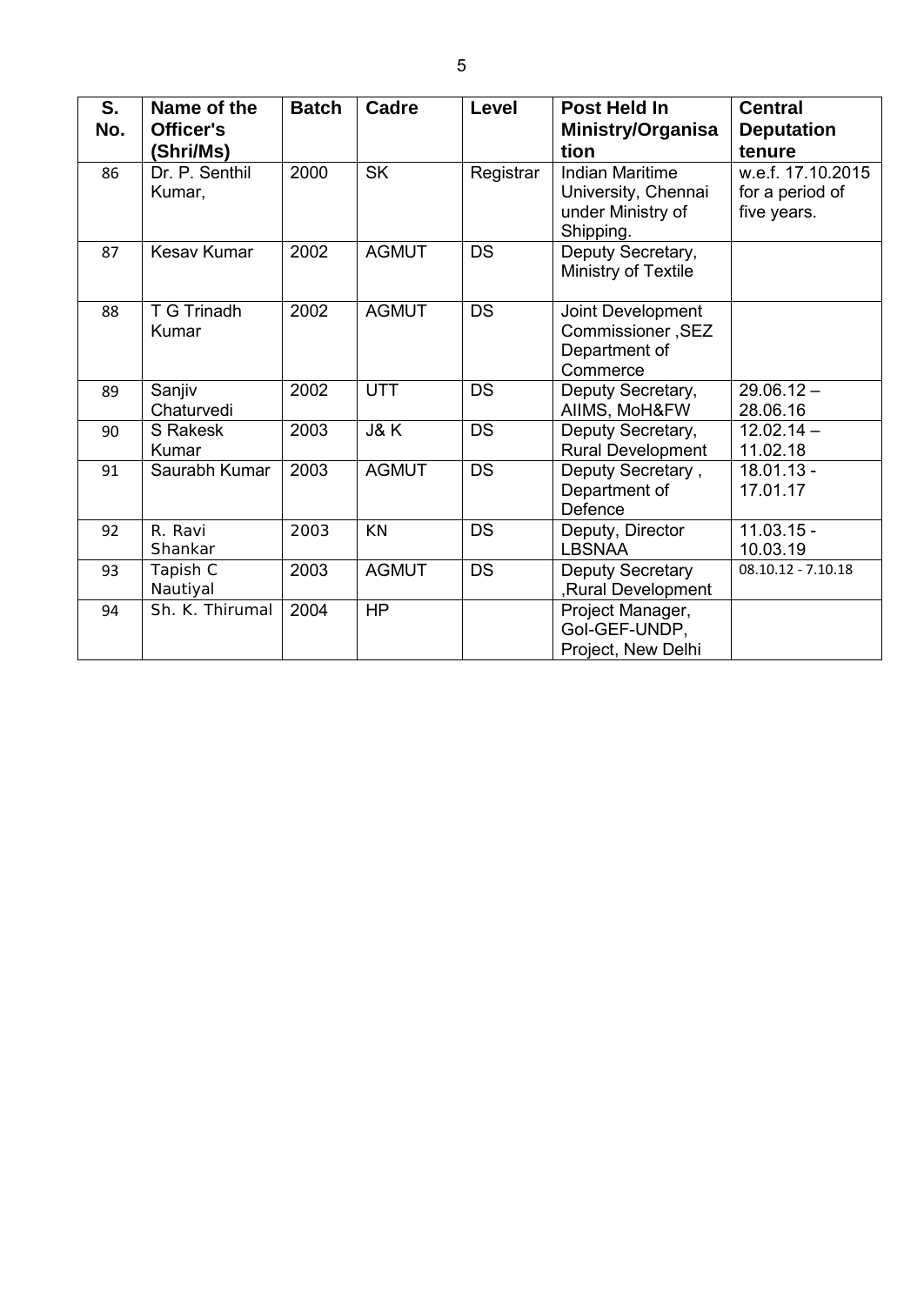### **ABSTRACT**

|                | <b>LEVEL / TPYE OF POST</b>                                   | <b>NUMBER OF</b><br><b>POST</b> |
|----------------|---------------------------------------------------------------|---------------------------------|
| 1              | ADDITIONAL SECRETARY , GOVERNMENT OF<br><b>INDIA</b>          | 01                              |
| $\mathbf{2}$   | JOINT SECRETARY , GOVERNMENT OF INDIA                         | 16                              |
| $\overline{3}$ | JOINT SECRETARY , GOVERNMENT OF INDIA<br>(EQUIVALENTS)        | 19                              |
| 4              | <b>DIRECTOR , GOVERNMENT OF INDIA</b>                         | 24                              |
| 5              | <b>DIRECTOR, GOVERNMENT OF INDIA</b><br>(EQUIVALENTS)         | $07(5^*+2)$                     |
| 6              | DEPUTY SECRETARY, GOVERNMENT OF INDIA                         | 04                              |
| $\overline{7}$ | DEPUTY SECRETARY, GOVERNMENT OF<br><b>INDIA (EQUIVALENTS)</b> | 03                              |
|                | <b>TOTAL</b>                                                  | 74                              |

**-05\* -PRIVATE SECRETARY TO MINISTERS**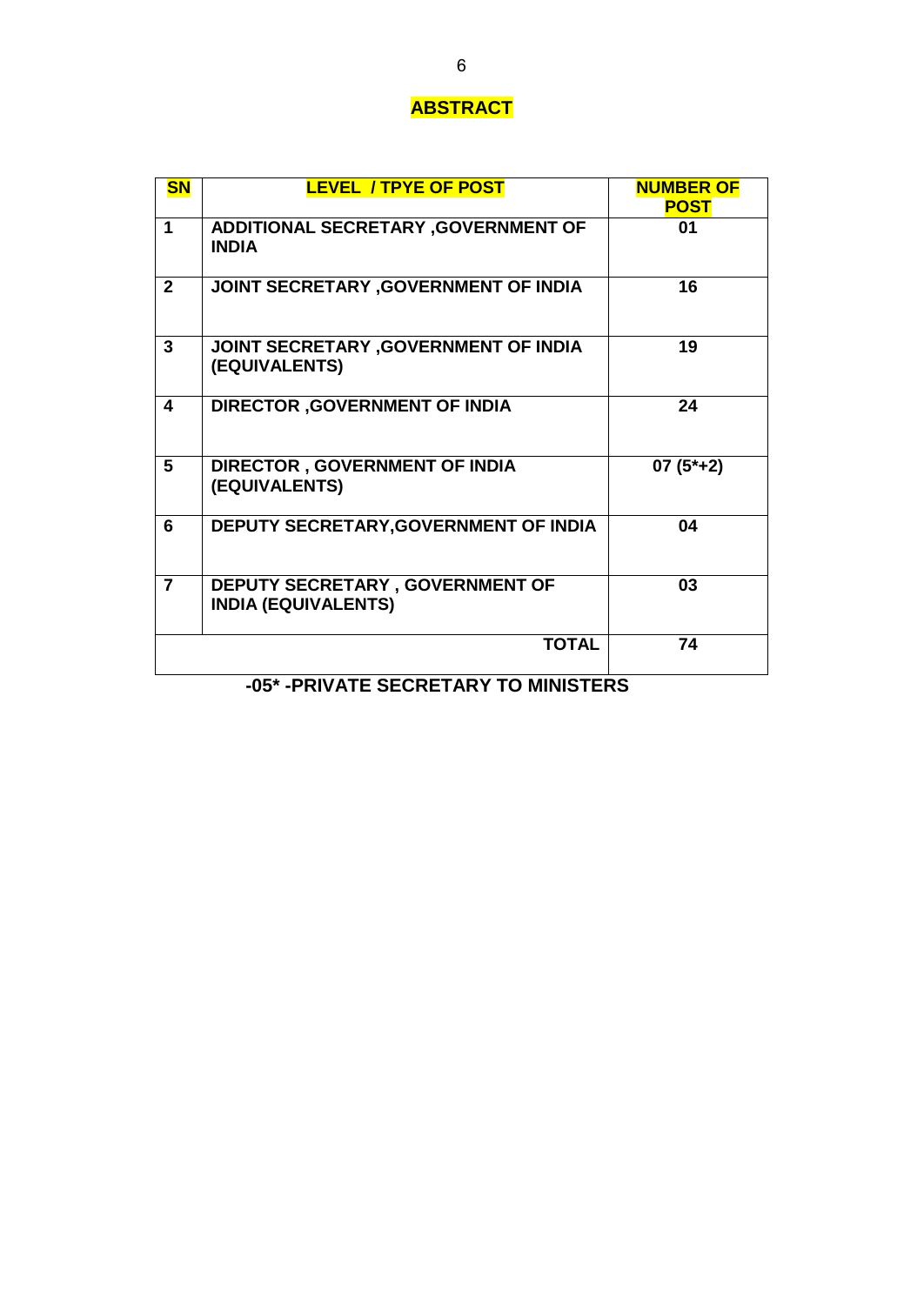# **LIST OF IFS OFFICER OF AGMUT CADRE ON DEPUTATION**

| SI. | officers<br>Name<br><b>of</b><br>No. Batch      | and Post<br><b>Held</b> | Name of organization where<br>on deputation                                                               | <b>Period of deputation</b>    |            |
|-----|-------------------------------------------------|-------------------------|-----------------------------------------------------------------------------------------------------------|--------------------------------|------------|
|     |                                                 |                         |                                                                                                           | From                           | to         |
| 1.  | N.N. ZHASA, IFS<br>(AGMUT:81)                   | <b>PCCF</b>             | PCCF,<br>inter<br>cadre<br>on<br>deputation<br>to<br>govt.<br>of<br>Nagaland w.e.f. June 2013.            |                                | 28.02.2016 |
| 2.  | N.S BISHT,<br>IFS(AGMUT:85)                     | <b>APCCF</b>            | <b>ICFRE, DEHRADUN</b>                                                                                    |                                | 15.03.2017 |
| 3.  | <b>PRATAP SINGH, IFS</b><br>(AGMUT:85)          | <b>APCCF</b>            | WII                                                                                                       | not known                      |            |
| 4.  | Shri M. Surya Prakash, IFS APCCF<br>(AGMUT:85)  |                         | Electronics Corp. of India Ltd., 03.06.2014<br>Hyderabad                                                  |                                | 03.02.2016 |
| 5.  | R.S. PRASHANTH, IFS<br>(AGMUT:85)               | <b>APCCF</b>            | ICFRE, Dehradun                                                                                           | Not known                      | 31.10.2017 |
| 6.  | <b>HARVINDER SINGH</b><br>SOHAL, IFS (AGMUT:87) | <b>CCF</b>              | <b>MAHATMA</b><br><b>ISTITUTE</b><br><b>OF</b><br>RURAL post<br>DEVELOPMENT, GOVT. OF<br><b>NCT DELHI</b> | GANDHILEx-cadre                |            |
| 7.  | DR. P DEVRAJ, IFS<br>(AGMUT:87)                 | <b>CCF</b>              | <b>EX-CADRE</b><br><b>POST</b><br>IN<br>ON.<br>PUDUCHERRY GOVT.                                           |                                |            |
| 8.  | PANKAJ ASTHANA,<br>IFS(AGMUT:88)                | <b>CCF</b>              | <b>GOVT. OF NCT DELHI</b>                                                                                 | Ex-cadre<br>post<br>25.10.2011 |            |
| 9.  | Shri R.S.C. Jayaraj,<br>IFS(AGMUT:1987)         | <b>CCF</b>              | <b>ICFRE</b>                                                                                              |                                |            |
| 10. | P. Subramaniyam, IFS<br>(1992)                  | <b>CCF</b>              | TFRI, Jabalpur                                                                                            | 28.01.2013                     | 27.01.2018 |
| 11. | <b>KAMAL DUTTA, IFS</b><br>(AGMUT:94)           | <b>CF</b>               | <b>DIRECTOR</b><br><b>JOINT</b><br>MOEF, NEW DLEHI<br>ON DEPUTATION                                       | (WE), 11.03.2013               | 10.03.2018 |
| 12. | Shri Arulrajan P., IFS<br>(2009)                | <b>DCF</b>              | <b>ICFRE</b>                                                                                              |                                |            |
|     | 13. Ms. Yashoda K, IFS (2009) DCF               |                         | IFGTB, Combatore                                                                                          |                                |            |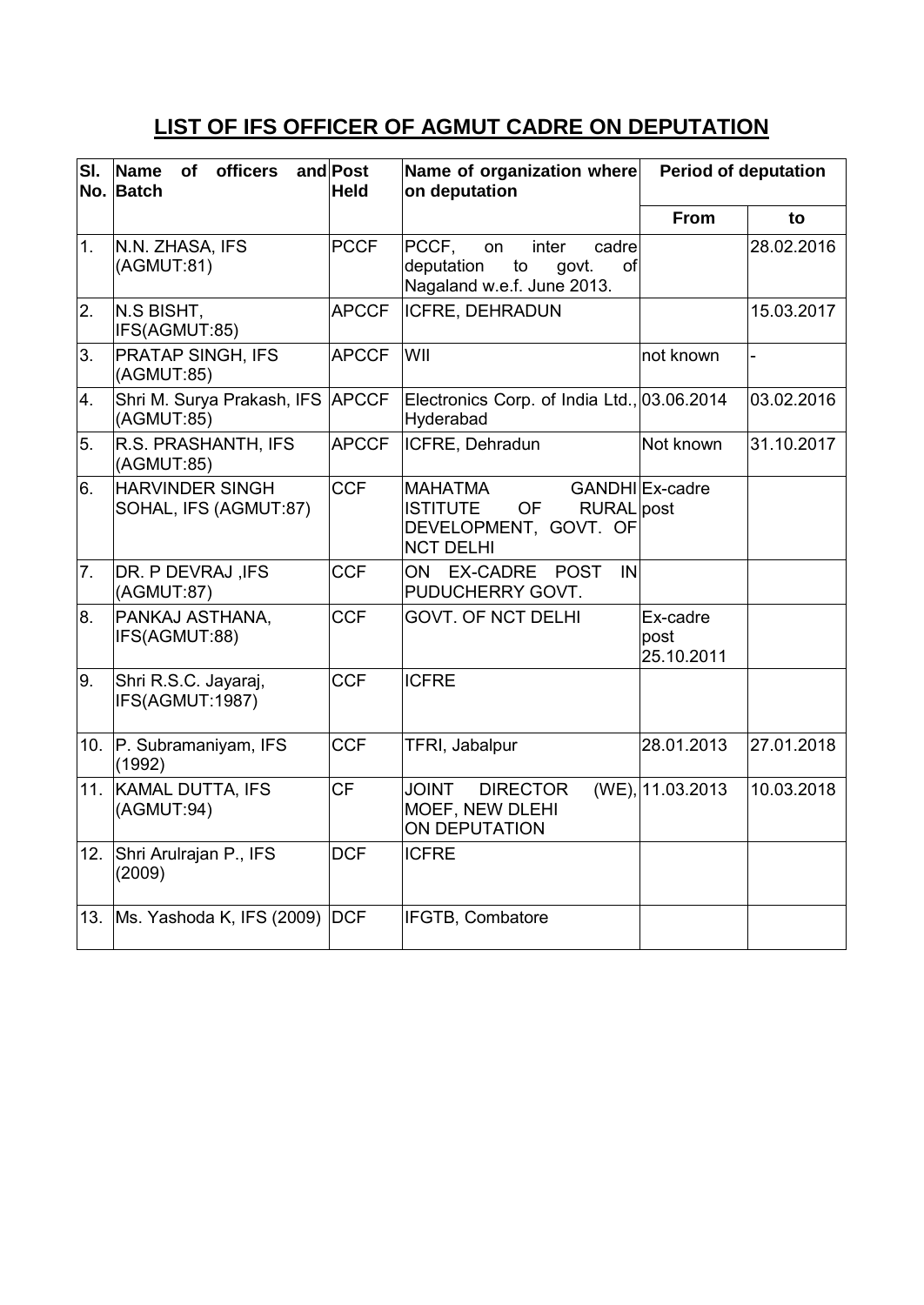#### **LIST OF IFS OFFICER OF INDIAN INSTITITUTE OF FOREST MANAGEMENT CADRE ON DEPUTATION**

| SI. | Name of officers and Post Held<br>No. batch |                             | <b>Name</b><br>organization<br>of<br>where on deputation                                    | <b>Period of deputation</b> |  |
|-----|---------------------------------------------|-----------------------------|---------------------------------------------------------------------------------------------|-----------------------------|--|
|     |                                             |                             |                                                                                             | To<br><b>From</b>           |  |
| 1.  | Dr. G.A. Kinhal, IFS<br>(MP:80)             | <b>Director</b>             | Indian Institute of Forest 15/07/2013<br>Management, Bhopal.                                | 30/06/2016                  |  |
| 2.  | Shri A. K. Dharni,<br>IFS(KL:87)            | Professor                   | Indian Institute of Forest 01/04/2010<br>Management, Bhopal                                 | 31/03/2017                  |  |
| 3.  | Shri K.K. Jha, IFS (UP:85)                  | Professor                   | Indian Institute of Forest 03/10/2012<br>Management, Bhopal.                                | 02/10/2017                  |  |
| 4.  | Dr. Sandeep Tambe, IFS<br>(SK:96)           | Professor                   | Indian Institute of Forest 10/07/2015<br>Management, Bhopal                                 | 09/07/2020                  |  |
| 5.  | Shri Aditya Kumar, IFS<br>(UP:87)           | Professor                   | Indian Institute of Forest 18/09/2015<br>Management, Bhopal.                                | 17/05/2020                  |  |
| 6.  | Dr. Ashwani Kumar,<br>IFS(UP:80)            | <b>Director</b><br>General  | Indian Council of Forestry 04/09/2014<br>Research and Education,<br>Dehradun.               | 30/06/2016                  |  |
| 7.  | Dr. G.S. Goraya, IFS<br>(IFS:83)            | Dy. Director<br>(Research)  | Indian Council of Forestry 16/07/2013<br>Research and Education,<br>Dehradun.               | 15/07/2018                  |  |
| 8.  | Dr. S.P. Singh, IFS(AM:83)                  | Dy. Director<br>(Admn.)     | Indian Council of Forestry 23/04/2012<br>Research and Education,<br>Dehradun.               | 31/01/2016                  |  |
| 9.  | Shri U. Prakasham<br>IFS(MP:83)             | <b>Director</b>             | Indian Council of Forestry 09/02/2012<br>Research and Education,<br>Dehradun.               | 08/02/2017                  |  |
| 10. | Shri Saibl Dasgupta,<br>IFS(MP:84)          | Dy. Director<br>(EX.)       | Indian Council of Forestry 14/02/2012<br>Research and Education,<br>Dehradun.               | 14/02/2017                  |  |
| 11. | Dr. N.S. Bisht,<br>IFS(AGMUT:85)            | Director (IC)               | Indian Council of Forestry 16/03/2012<br>Research and Education,<br>Dehradun.               | 15/03/2017                  |  |
| 12. | Shri N. K. Vasu,<br>IFS(AM:85)              | Director                    | Indian Council of Forestry 03/08/2014 02/08/2019<br>and Education,<br>Research<br>Dehradun. |                             |  |
| 13. | Dr. Savita, ifs(hp:85)                      | Dy. Director<br>(Education) | Indian Council of Forestry 09/10/2014 08/10/2019<br>Research and Education,<br>Dehradun.    |                             |  |
| 14. | Shri R.S. Prashanth, IFS<br>(AGMUT:85)      | <b>Director</b>             | Indian Council of Forestry 01/06/2015<br>Research and Education,<br>Dehradun.               | 31/10/2017                  |  |
| 15. | Shri Promod Pant,<br>IFS(MT:86)             | <b>ADG</b>                  | Indian Council of Forestry 11/03/2010<br>Research and Education,<br>Dehradun.               | 08/03/2017                  |  |
| 16. | Shri R.S.C. Jayaraja, IFS<br>(AGMUT:87)     | <b>Director</b>             | Indian Council of Forestry 01/07/2015<br>Research and Education,<br>Dehradun.               | 30/06/2020                  |  |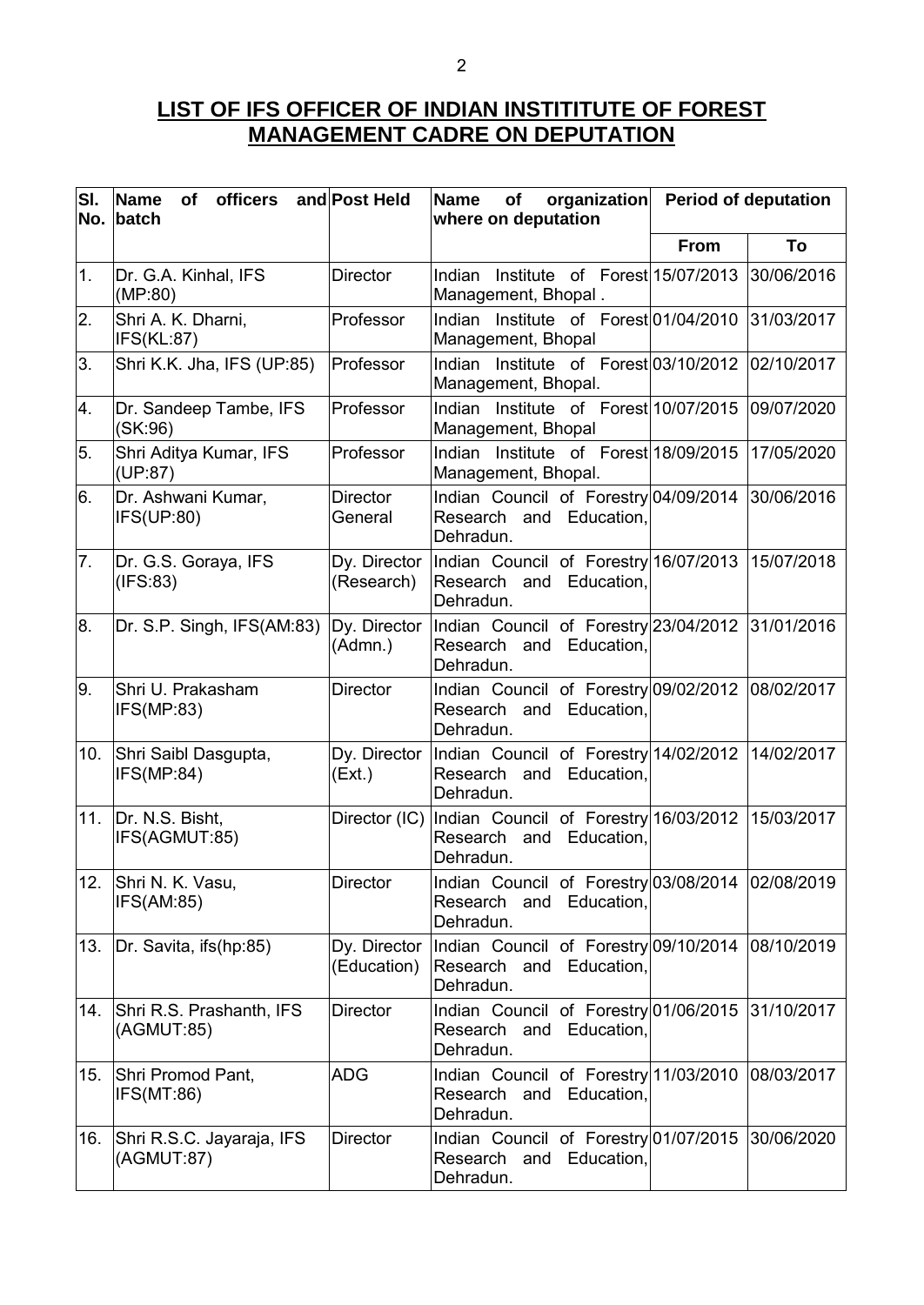| SI. | Name<br><b>officers</b><br>of<br>No. batch  | and Post Held       | organization<br><b>Name</b><br>of<br>where on deputation                                    | <b>Period of deputation</b> |  |
|-----|---------------------------------------------|---------------------|---------------------------------------------------------------------------------------------|-----------------------------|--|
|     |                                             |                     |                                                                                             | <b>From</b><br>To           |  |
| 17. | Dr. Neelu Gera,<br>IFS(J&K:87)              | Dean                | Indian Council of Forestry 10/10/2011 09/10/2016<br>Research and Education,<br>Dehradun.    |                             |  |
| 18. | Shri M.K. Shukla,<br>IFS(KT:89)             | Under<br>Suspension | Indian Council of Forestry 29/03/2012 28/03/2017<br>Research and Education,<br>Dehradun.    |                             |  |
| 19. | Shri Shashikar Samantha,<br>IFS (JHK:89)    | Registrar           | Indian Council of Forestry 17/06/2010<br>Research and Education.<br>Dehradun.               | 16/12/2015                  |  |
| 20. | Shri B.R. Bhadu, IFS<br>(RJ:91)             | <b>CF</b>           | Indian Council of Forestry 13/08/2014<br>Research and Education,<br>Dehradun.               | 12/08/2019                  |  |
| 21. | Shri M. Srinivasa Rao,<br>IFS(MS:92)        | <b>CF</b>           | Indian Council of Forestry 30/12/2011 29/12/2016<br>Research and Education.<br>Dehradun.    |                             |  |
| 22. | Shri P. Subramanyam, IFS<br>(AGMUT:92)      | <b>CF</b>           | Indian Council of Forestry 28/01/2013 27/01/2018<br>Research and Education,<br>Dehradun.    |                             |  |
| 23. | Dr. K. Murugesan, IFS<br>(OR:94)            | <b>DCF</b>          | Indian Council of Forestry 14/05/2010<br>Research and Education,<br>Dehradun.               | 13/05/2017                  |  |
| 24. | Shri Vivek Khandekar, IFS<br>(MS:95)        | Secy.               | Indian Council of Forestry 18/03/2013<br>Research and Education,<br>Dehradun.               | 17/03/2018                  |  |
| 25. | Smt. Neena Khandekar,<br><b>IFS (MS:95)</b> | <b>ADG</b>          | Indian Council of Forestry 13/05/2013<br>Research and Education,<br>Dehradun.               | 12/05/2018                  |  |
| 26. | Shri Sandeep Kujur, IFS<br>(J&K:95)         | <b>CF</b>           | Indian Council of Forestry 28/10/2011 27/10/2016<br>Research and Education,<br>Dehradun.    |                             |  |
| 27. | Dr. T.P. Singh, IFS(HR:96)                  | <b>ADG</b>          | Indian Council of Forestry 26/03/2012 25/03/2017<br>Research and<br>Education,<br>Dehradun. |                             |  |
| 28. | Ms. Kamal Preet, IFS<br>(AGMUT:97)          | <b>ADG</b>          | Indian Council of Forestry 04/04/2012<br>Research and<br>Education,<br>Dehradun.            | 04/04/2017                  |  |
| 29. | Shri S. Senthil Kumar, IFS<br>(J&K:97)      | <b>CF</b>           | Indian Council of Forestry 20/08/2014<br>Research and<br>Education,<br>Dehradun.            | 19/08/2019                  |  |
| 30. | Shri Kunal Satyarthi, IFS<br>(HP:97)        | <b>CF</b>           | Indian Council of Forestry 17/01/2013<br>Education,<br>Research<br>and<br>Dehradun.         | 16/09/2016                  |  |
| 31. | Ms. Praneetha Paul, IFS<br>(CHH:2001)       | <b>DCF</b>          | Indian Council of Forestry 16/08/2011<br>Research and Education,<br>Dehradun.               | 15/08/2018                  |  |
| 32. | Shri Shivakumar C.M., IFS<br>(HR:2001)      | <b>DCF</b>          | Indian Council of Forestry 18/02/2015 23/12/2017<br>Research and Education,<br>Dehradun.    |                             |  |